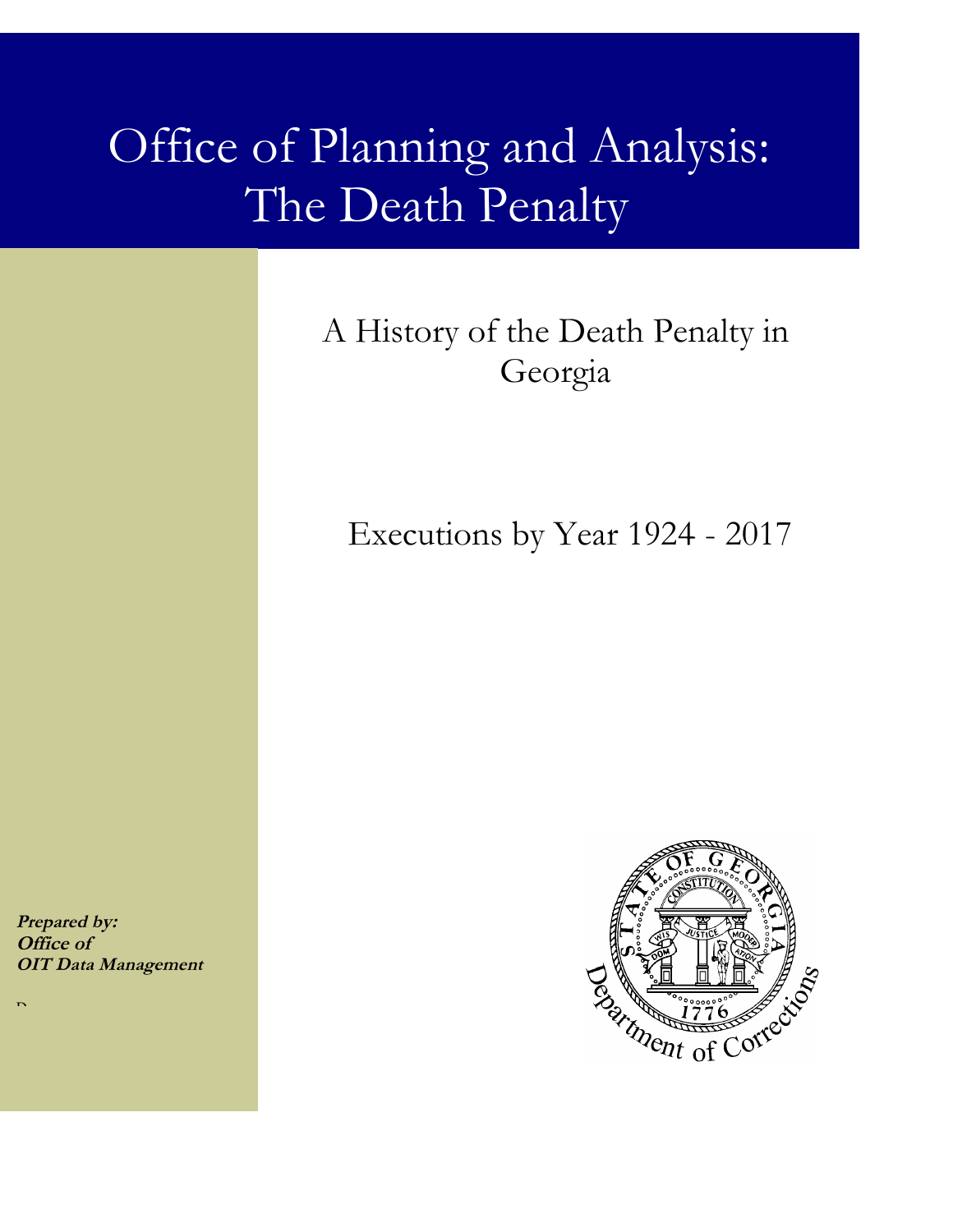# **Death by Hanging 1735 – 1924**

From 1735 to 1924 the legal method of execution in Georgia was hanging. The sheriff in the county or judicial circuit where the crime was committed carried out the execution.

The first person believed legally executed in Colonial Georgia was a woman. In 1735, Alice Ryley, a white female who arrived in America on an Irish transport, was hung for the murder of her master Will Wise.

The last legal execution by hanging occurred on June 12, 1931, when Arthur Meyers was hanged in Augusta, Richmond County, for murder committed March 1924. It is estimated that over 500 legal hangings occurred in Georgia between 1725 and 1925.

# **Death by Electrocution 1924 - 1937**

# *Georgia State Prison Milledgeville, Georgia*

On August 16, 1924, the Georgia General Assembly passed a law that abolished death by hanging for all persons convicted of a capital crime after the passage of the act. Thereafter, death was to be imposed by electrocution within the walls of the state penitentiary at Milledgeville or wherever the state penitentiary may be located. Because Arthur Meyers was convicted of a capital offense prior to the passage of the law authorizing death by electrocution he was hung in accordance with the previous law that authorized death by hanging in the county in which the crime was committed.

The first electric chair was built and installed at the Georgia State Prison in Milledgeville in 1924. The first execution by electrocution occurred on September 13, 1924 when Howard Hinton, a black male, was executed for murder in Dekalb County. The electric chair remained at the Georgia State Prison in Milledgeville until January 1, 1938 when it was moved to the new Georgia State Prison in Reidsville. A total of 162 death sentences were carried out while the electric chair was in Milledgeville.

# **Death by Electrocution 1938 - 1964**

## *Georgia State Prison Reidsville, Georgia*

The first execution by electrocution took place in Reidsville on May 6, 1938 when Archie Goodwin, a 37 year-old black male was executed for a Worth County murder. A total of 256 executions took place in Reidsville with the last execution occurring on October 16, 1964 when Bernard Die, a 34-year-old white male was executed for a McDuffie County Murder. Of the 256 executions carried out at Reidsville, 255 were male and one was female (Lena Baker, a black female, was executed on March 5, 1945 for a murder in Randolph County). The oldest inmate executed was 72, the youngest was 16.

> **U.S. Supreme Court Suspends Executions**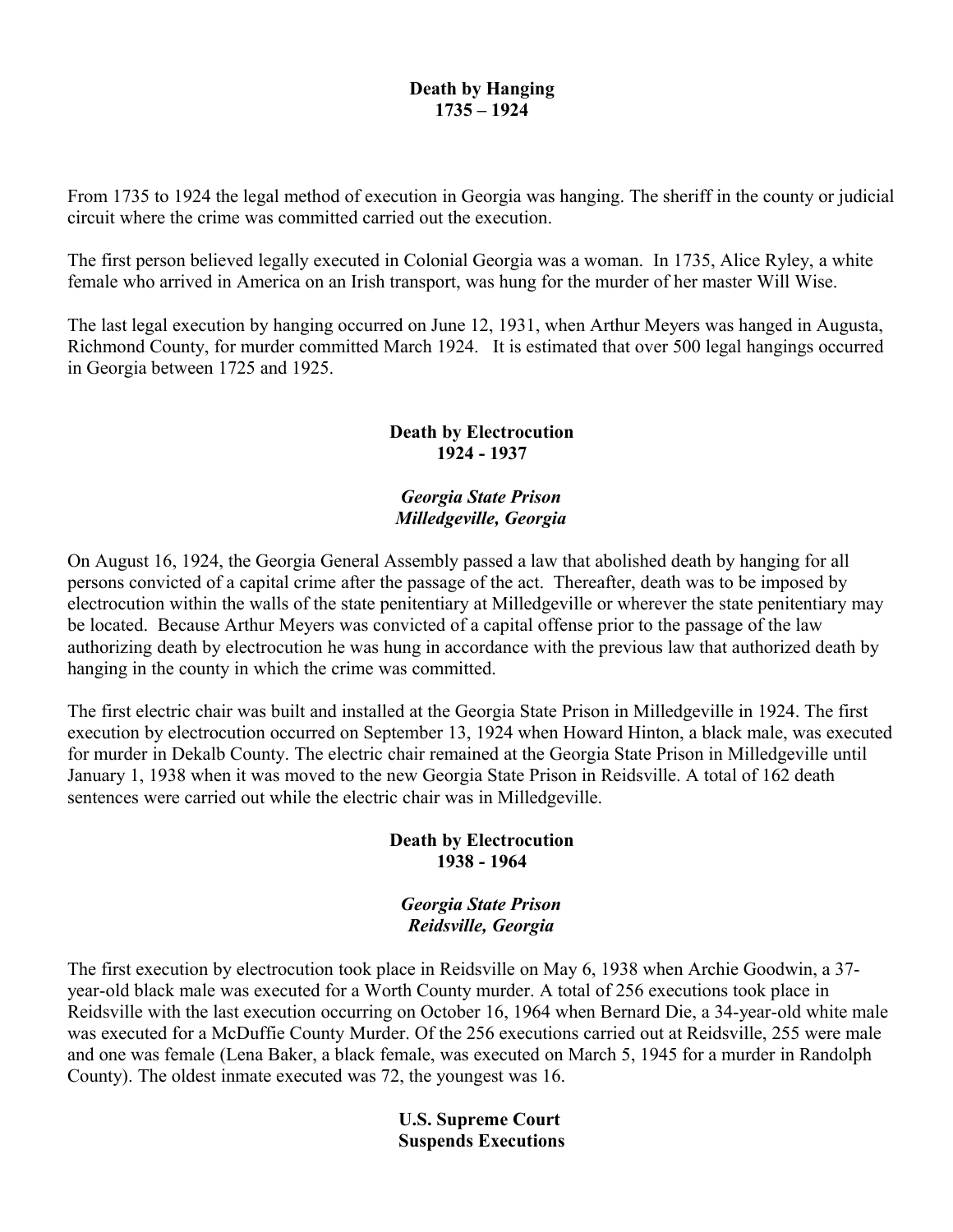#### **1964 - 1976**

In 1964 the Supreme Court suspended all executions in the United States. On June 29, 1972 the Supreme Court (Furman v. Georgia) struck down the laws then existing in the United States that allowed persons convicted of certain crimes to be executed. The Georgia General Assembly passed a new death sentence law that went into effect on March 28, 1973. On July 2, 1976, the U.S. Supreme Court upheld the death penalty in Georgia as constitutional (Gregg v. Georgia).

# **Death by Electrocution 1983-2000** *Georgia Diagnostic and Classification Prison Jackson, Georgia*

In June 1980 the electric chair was moved to the Georgia Diagnostic and Classification Prison (GDCP) in Jackson, Georgia. A new chair was constructed and the original electric chair, which is no longer used, remains on display at Georgia State Prison in Reidsville. Death Row at GDCP houses the inmates under death sentence for the duration of their stay within the Georgia Department of Corrections. The inmate remains on death row unless the Board of Pardons and Paroles grants a commutation to life or a pardon, a court reverses the conviction during an appeal, the execution is lawfully carried out, or the inmate dies while awaiting execution.

The first person executed after the reinstatement of the death penalty was John Eldon Smith. Smith, a white male, was executed on December 15, 1983 for a Bibb County murder. Since the reinstatement of the death penalty in 1976, 23 inmates were legally executed by electrocution in Georgia.

## **Death by Lethal Injection 2001-Present**

HB 1284, signed into law in 2000, changes the legal method of execution in Georgia to lethal injection effective May 1, 2000. Anyone who commits a capital crime after May 1, 2000, and receives a death sentence, will be executed by lethal injection. In addition, if either the Georgia or Supreme Courts declare death by electrocution unconstitutional, lethal injection will become the legal method of execution for all inmates under death sentence, regardless of the date of their crimes—and in fact, on October 5, 2001 the Georgia Supreme Court did rule executions by electrocution cruel and unusual punishment. HB1284 immediately took effect and the first execution by lethal injection occurred in October, 2001. Since that time, a total of thirty executions by lethal injection have been carried out.

#### **Current Death Row Inmates**

A current list of all inmates under death sentence in the custody of the Georgia Department of Corrections can be found by clicking on the link below. Only inmates in the physical custody of the department will be displayed. Some inmates under death sentence may be in the custody of other jurisdictions, or "out to court" in the original jurisdiction of conviction.

#### <http://www.dcor.state.ga.us/GDC/OffenderQuery/jsp/OffQryForm.jsp>

After agreeing to the terms of the disclaimer, select **"under death sentence"** in the drop-down menu under **"sentence status**.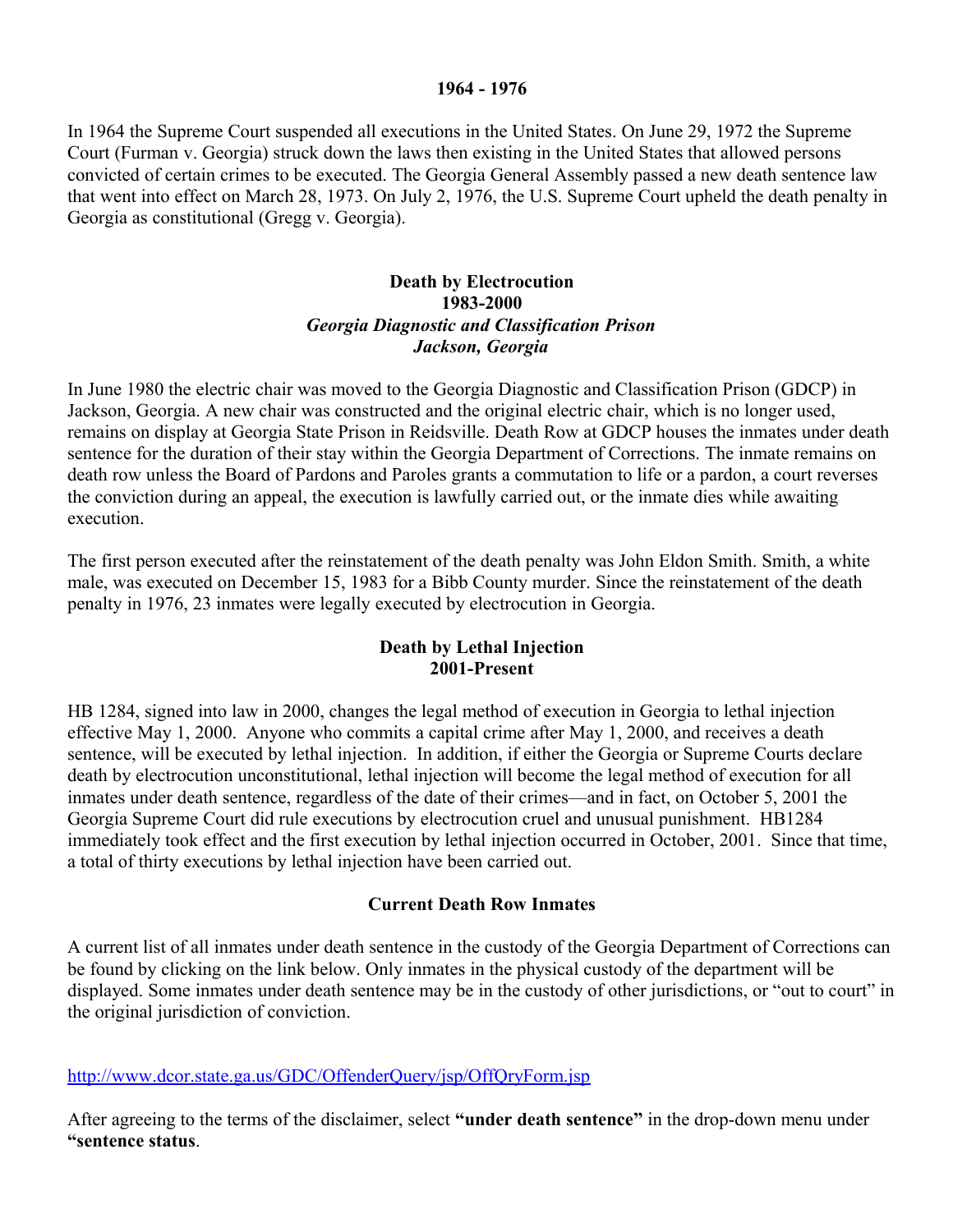#### **Executions in Georgia 1924-2016**

| <b>Name</b>                      | Race            | Age        | <b>County of</b><br><b>Conviction</b> | <b>Crime</b>     | <b>Execution</b><br><b>Date</b> |
|----------------------------------|-----------------|------------|---------------------------------------|------------------|---------------------------------|
| Hinton, Howard                   | <b>BM</b>       | 22         | Dekalb                                | Murder           | 09/13/1924                      |
|                                  |                 |            |                                       |                  |                                 |
| Williams, Alex<br>Jackson, Frank | BM<br><b>BM</b> | unk<br>unk | Jones<br>Rabun                        | Murder<br>Murder | 05/15/1925<br>09/26/1925        |
|                                  |                 |            |                                       |                  |                                 |
| Walton, Charlie                  | <b>BM</b>       | 39         | Fulton                                | Murder           | 03/11/1926                      |
| Coggeshall, Ted                  | <b>WM</b>       | 21         | Putnam                                | Murder           | 03/25/1926                      |
| McCleland, Floyd                 | <b>WM</b>       | 20         | Putnam                                | Murder           | 03/25/1926                      |
| Stewart, Amos                    | <b>BM</b>       | unk        | Worth                                 | Murder           | 06/18/1926                      |
| Glover, Ed                       | <b>BM</b>       | unk        | <b>Bibb</b>                           | Murder           | 09/09/1926                      |
| Johnson, Tom                     | <b>BM</b>       | 48         | Jefferson                             | Murder           | 09/24/1926                      |
| Williams, Pringle                | <b>BM</b>       | 17         | Emanuel                               | Rape             | 10/08/1926                      |
| Johnson, James                   | <b>BM</b>       | unk        | Fulton                                | Murder           | 11/23/1926                      |
| Gore, Mell                       | <b>WM</b>       | 22         | Fulton                                | Murder           | 06/03/1927                      |
| Fennell, Herbert                 | <b>BM</b>       | 30         | Liberty                               | Murder           | 06/03/1927                      |
| Mars, Osca                       | <b>WM</b>       | 46         | Ben Hill                              | Murder           | 06/06/1927                      |
| Rounsaville, John                | <b>BM</b>       | 20         | Chattooga                             | Murder           | 07/12/1927                      |
| Stewart, Cellus                  | <b>BM</b>       | 35         | Early                                 | Murder           | 07/15/1927                      |
| Chamblee, Lee                    | <b>BM</b>       | 40         | <b>Bartow</b>                         | Murder           | 10/14/1927                      |
| Galloway, Wilbur                 | <b>BM</b>       | 28         | Dodge                                 | Murder           | 10/14/1927                      |
| Parker, Mose                     | <b>BM</b>       | 35         | Pike                                  | Murder           | 10/14/1927                      |
| Pryor, Roy                       | <b>BM</b>       | 24         | Monroe                                | Rape             | 10/26/1927                      |
| Clark, George                    | <b>BM</b>       | 26         | Jasper                                | Rape             | 11/11/1927                      |
| Sanders, John                    | <b>BM</b>       | 41         | Fulton                                | Rape             | 11/18/1927                      |
| Fuller, Garfield                 | <b>BM</b>       | 44         | Pike                                  | Murder           | 01/13/1928                      |
| Quinn, Albert                    | <b>BM</b>       | 25         | Terrell                               | Murder           | 01/20/1928                      |
| Coates, Robert                   | <b>BM</b>       | 36         | Jefferson                             | Murder           | 02/21/1928                      |
| Ellis, Henry                     | <b>BM</b>       | 25         | Fulton                                | Murder           | 04/18/1928                      |
| Price, Edgar                     | <b>BM</b>       | 24         | Grady                                 | Murder           | 05/04/1928                      |
| Grant, James E.                  | <b>BM</b>       | 27         | Fulton                                | Murder           | 05/18/1928                      |
| Hicks, Charlie                   | <b>BM</b>       | 21         | Fulton                                | Murder           | 06/08/1928                      |
| Jones, Robert                    | BM              | 22         | <b>Bibb</b>                           | Murder           | 06/28/1928                      |
| Hammond, Harold                  | <b>WM</b>       | 36         | Fulton                                | Murder           | 07/06/1928                      |
| McCloud, Medie                   | <b>WM</b>       | 29         | Decatur                               | Murder           | 07/06/1928                      |
| Gower, Sam                       | <b>WM</b>       | 42         | Gwinnett                              | Murder           | 07/13/1928                      |
| Taylor, Preddis                  | BM              | 33         | Fulton                                | Murder           | 07/13/1928                      |
| Thompson, Clifford               | <b>WM</b>       | 22         | Murray                                | Murder           | 08/03/1928                      |
| Moss, Jim aka Moses              | BM              | 27         | Murray                                | Murder           | 08/03/1928                      |
| Shepherd, R. H.                  | <b>WM</b>       | 57         | Fulton                                | Murder           | 12/19/1928                      |
| Reddrick, Marshall               | <b>BM</b>       | 40         | Coweta                                | Murder           | 01/18/1929                      |
| George, Willie C.                | <b>BM</b>       | 23         | Fulton                                | Murder           | 01/18/1929                      |
| Capers, Ed                       | <b>BM</b>       | 19         | Fulton                                | Murder           | 01/18/1929                      |
| Gillom, Willie aka Gillion       | BM              | 21         | Fulton                                | Murder           | 01/18/1929                      |
| Grinstead, Griff aka Grant       | WM              | 56         | Montgomery                            | Murder           | 02/22/1929                      |
| Clark, John                      | BM              | 44         | McIntosh                              | Murder           | 03/20/1929                      |
| Grumady, James                   | BM              | 25         | Colquitt                              | Murder           | 05/17/1929                      |
| Dozier, Jeff                     | BM              | 60         | Floyd                                 | Murder           | 07/22/1929                      |
| Morrow, Malcolm                  | <b>WM</b>       | 31         | Glynn                                 | Murder           | 09/11/1929                      |
| Simpson, Homer C.                | <b>WM</b>       | 40         | Glynn                                 | Murder           | 09/11/1929                      |
| Bryant, Willie                   | ВM              | 23         | Ware                                  | Rape             | 10/04/1929                      |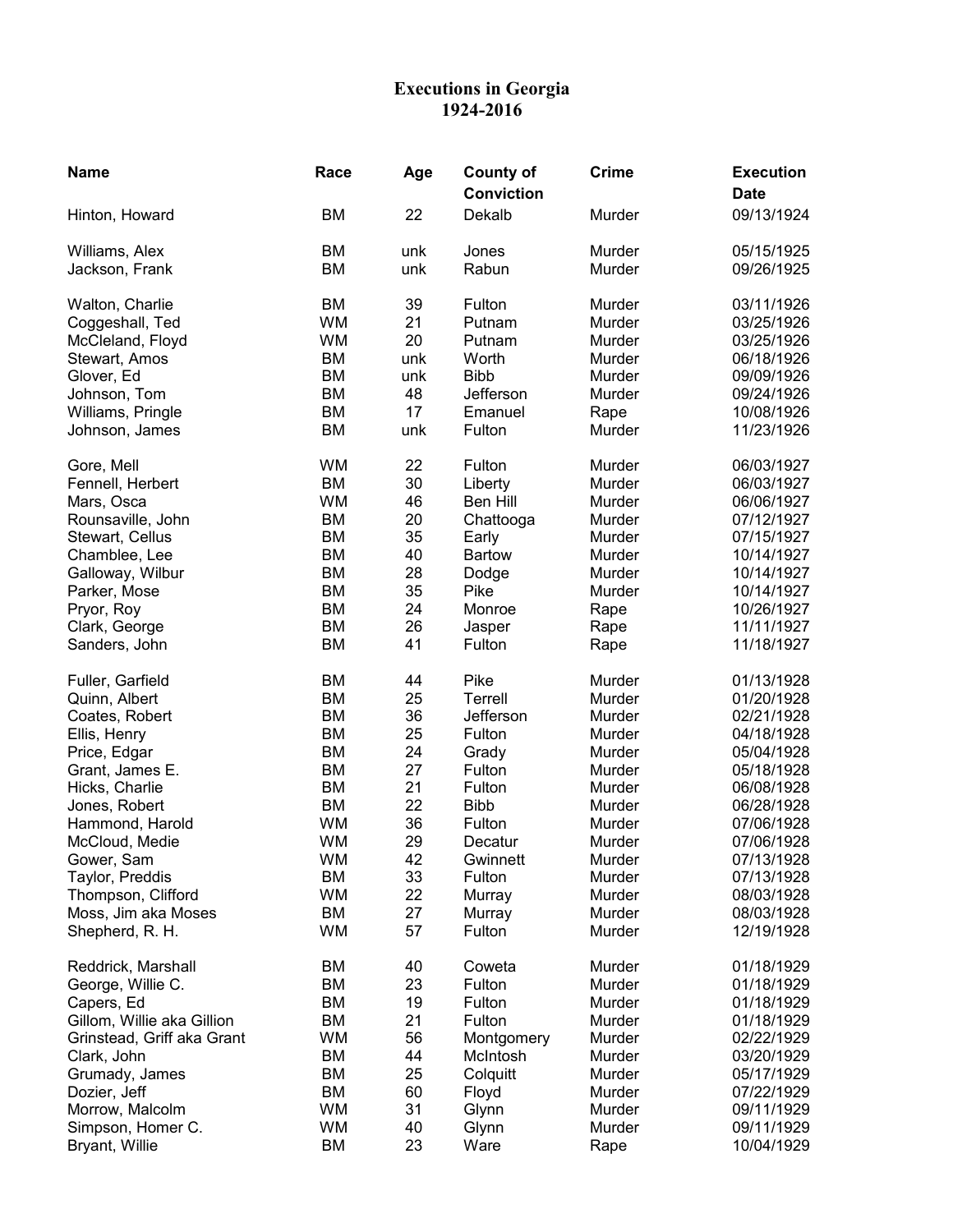| Merritt, Alvin T.            | <b>WM</b> | 25  | Fulton         | Rape   | 10/04/1929 |
|------------------------------|-----------|-----|----------------|--------|------------|
| Ellen, John                  | <b>BM</b> | 41  | Floyd          | Murder | 01/27/1930 |
| Barker, James                | <b>BM</b> | 23  | <b>Bibb</b>    | Murder | 02/14/1930 |
| Kelly, Edmond                | <b>BM</b> | 28  | Grady          | Murder | 02/21/1930 |
|                              |           | 50  |                |        |            |
| Screven, Renty               | BM        |     | Chatham        | Murder | 03/21/1930 |
| Jolley, Angeline aka Lucious | <b>BM</b> | 23  | <b>Bibb</b>    | Murder | 06/20/1930 |
| Duzer, Emory Van             | <b>BM</b> | 24  | Fulton         | Murder | 06/27/1930 |
| Smith, Wash                  | <b>WM</b> | 21  | Ben Hill       | Murder | 11/22/1930 |
| Jenkins, Edgar               | <b>BM</b> | 22  | Early          | Rape   | 01/16/1931 |
| Biggers, William             | <b>BM</b> | 36  | Fulton         | Murder | 01/16/1931 |
| West, Henry                  | <b>BM</b> | 21  | Floyd          | Murder | 01/27/1931 |
| Newsome, L. B.               | <b>BM</b> | 21  | Peach          | Murder | 03/13/1931 |
| Cox, Willie Lee              | BM        | 27  | Fulton         | Murder | 03/27/1931 |
| Glaze, Gilbert               | <b>BM</b> | 30  | Fulton         | Murder | 04/17/1931 |
| Perry, Marvin                | <b>BM</b> | 40  | Early          | Murder | 04/17/1931 |
| Griffin, Fred aka Carter     | BM        | 18  | Campbell       | Murder | 04/29/1931 |
| Green, Willie aka Crooms     | BM        | 27  | Richmond       | Murder | 05/18/1931 |
| Adams, Burley                | <b>WM</b> | 34  | Columbia       | Murder | 05/22/1931 |
| Meyers, Arthur               | BM        | unk | Richmond       | Murder | 06/12/1931 |
| Dudley, Eugene               | <b>BM</b> | 21  | Walton         | Murder | 07/17/1931 |
| Higgins, Willie              | <b>BM</b> | 28  | Fulton         | Murder | 09/11/1931 |
| Stevens, Clark               | <b>BM</b> | 24  | Morgan         | Murder | 10/16/1931 |
|                              | <b>BM</b> | 20  | Peach          |        | 10/16/1931 |
| Chrisholm, Robert Lee        |           |     |                | Rape   |            |
| Hendrix, O. C.               | <b>BM</b> | 34  | Fulton         | Murder | 10/31/1931 |
| Searcy, William              | BM        | 32  | Talbot         | Murder | 10/30/1931 |
| Gaskins, English             | <b>WM</b> | 50  | Candler        | Murder | 21/21/1931 |
| March, Eddie                 | BM        | 16  | Dougherty      | Murder | 02/09/1932 |
| Johnson, Major (Slick)       | <b>WM</b> | 44  | Dougherty      | Murder | 02/09/1932 |
| Parker, J. H. aka Terry      | <b>WM</b> | 38  | Ware           | Murder | 04/08/1932 |
| Rounds, Willie               | BM        | 27  | Houston        | Murder | 06/10/1932 |
| Jones, Willie                | <b>BM</b> | 24  | Richmond       | Murder | 08/08/1932 |
| Jackson, Albert aka Lumsden  | <b>BM</b> | 22  | Peach          | Murder | 10/07/1932 |
| Baker, Paschall              | <b>BM</b> | 32  | Webster        | Rape   | 10/28/1932 |
| Green, Charlie, Jr.          | <b>BM</b> | 32  | Webster        | Rape   | 10/28/1932 |
| Hulsey, Fred                 | <b>WM</b> | 31  | Polk           | Murder | 11/04/1932 |
| Hulsey, William              | <b>WM</b> | 55  | Polk           | Murder | 11/04/1932 |
| Humphreys, John L.           | <b>BM</b> | 21  | <b>Stewart</b> | Murder | 11/05/1932 |
| Jackson, J. C.               | <b>BM</b> | 23  | Early          | Murder | 11/16/1932 |
|                              |           |     |                |        |            |
| Welch, Lawrence              | BM        | 46  | Early          | Murder | 04/04/1933 |
| Todd, Johnny aka B. Jones    | BM        | unk | Greene         | Murder | 05/19/1933 |
| Randall, Pat                 | BM        | unk | Randolph       | Murder | 05/20/1933 |
| Davis, Raider aka Williams   | BM        | unk | Fulton         | Murder | 06/14/1933 |
| Morris, Richard              | <b>BM</b> | 18  | Fulton         | Murder | 08/11/1933 |
| Sims, Richard                | <b>BM</b> | 18  | Fulton         | Murder | 08/11/1933 |
| White, Mose aka Tom          | <b>BM</b> | 18  | Fulton         | Murder | 08/11/1933 |
| McCollough, Thomas A.        | <b>WM</b> | 58  | Fayette        | Murder | 08/25/1933 |
| Key, Eugene                  | BM        | 25  | Houston        | Murder | 08/25/1933 |
| Jackson, Rochelle            | <b>BM</b> | 27  | Worth          | Murder | 09/08/1933 |
| Simpson, Harry               | <b>BM</b> | 34  | Clinch         | Murder | 10/20/1933 |
| Brooks, Grady                | <b>BM</b> | 19  | Pickens        | Murder | 10/27/1933 |
| Zuber, George aka McDow      | BM        | 29  | Pickens        | Murder | 10/27/1933 |
| Barbee, James                | <b>WM</b> | 47  | Pulaski        | Murder | 12/29/1933 |
|                              |           |     |                |        |            |
| Osborne, Will aka A. Dobbs   | BM        | 18  | Fulton         | Rape   | 01/12/1934 |
| Short, Homer Lee             | <b>BM</b> | 24  | Marion         | Murder | 03/02/1934 |
| Downer, John (Downing)       | BM        | 28  | Elbert         | Rape   | 03/16/1934 |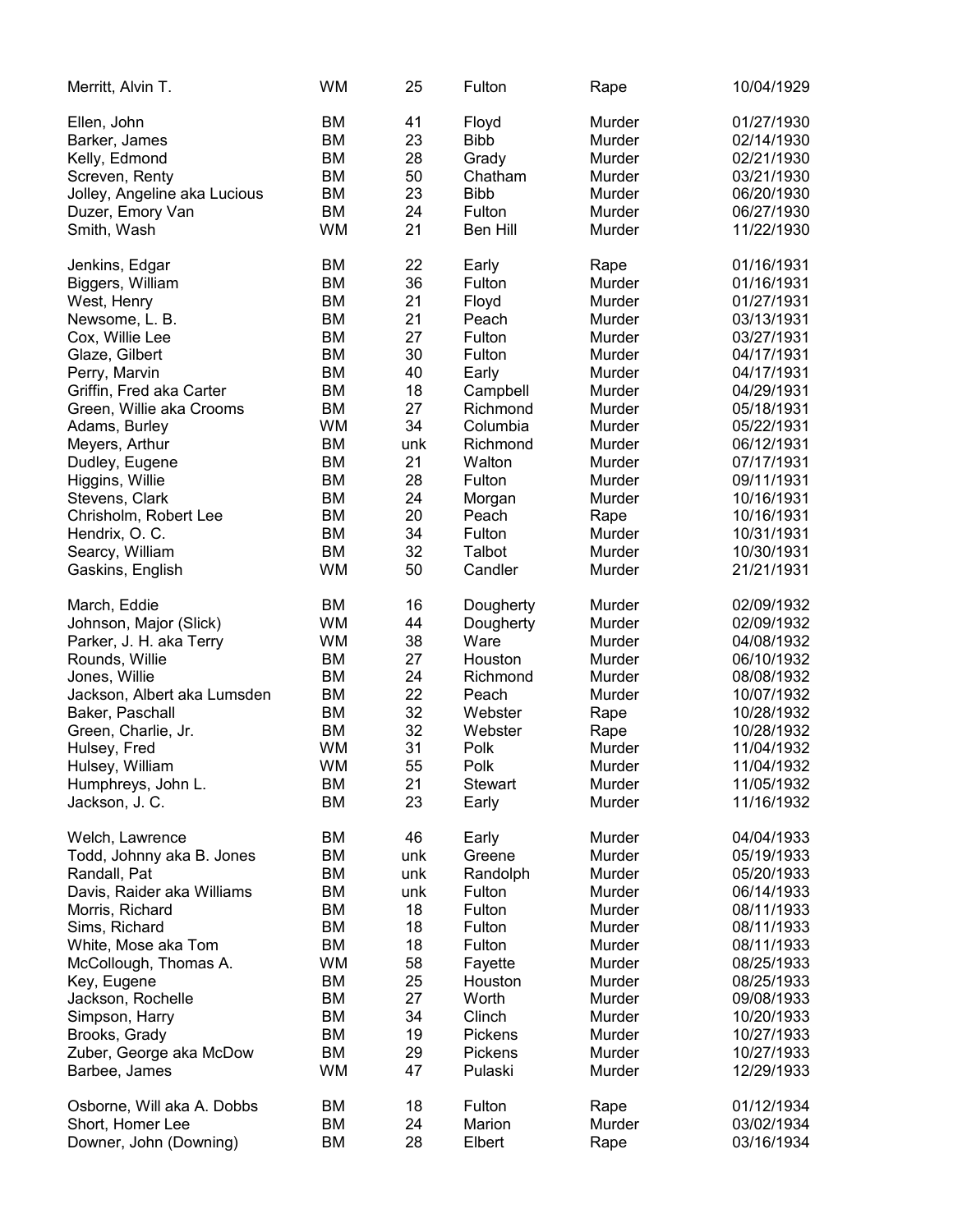| Walker, Sandy                 | <b>BM</b> | 48  | Worth              | Murder          | 03/16/1934 |
|-------------------------------|-----------|-----|--------------------|-----------------|------------|
| Lively, Mitcy W. (Miller)     | <b>WM</b> | 47  | Fulton             | Murder          | 04/20/1934 |
| James, Mack                   | <b>BM</b> | 29  | <b>Banks</b>       | Murder and Rape | 05/11/1934 |
| Patrick, Hosea                | <b>BM</b> | 30  | Fulton             | Murder          | 05/15/1934 |
| Hicks, Claude                 | <b>BM</b> | 27  | Fulton             | Murder          | 05/15/1934 |
| South, Floyd                  | <b>BM</b> | 22  | Fulton             | Murder          | 06/15/1934 |
| Castleberry, Reese            | <b>BM</b> | 24  | Pickens            | Murder          | 06/15/1934 |
| Duncan, Clifford aka Jones    | <b>BM</b> | 26  | Candler            | Rape            | 09/14/1934 |
| Johnson, Frank aka Williams   | <b>BM</b> | 42  | Johnson            | Murder          | 10/05/1934 |
| Street, Mose                  | <b>BM</b> | 29  | Chatham            | Murder          | 11/15/1934 |
|                               |           |     |                    |                 |            |
| Dodson, Charlie               | <b>BM</b> | 17  | Schley             | Murder          | 01/21/1935 |
| Hammett, J. T.                | <b>WM</b> | 47  | Troup              | Murder          | 02/11/1935 |
| Barfield, Archie              | <b>BM</b> | 22  | Gwinnett           | Murder          | 02/15/1935 |
| Wright, John Henry            | <b>BM</b> | 28  | McDuffie           | Murder          | 03/01/1935 |
| Reese, Rack aka Jack          | <b>BM</b> | 55  | McDuffie           | Murder          | 03/01/1935 |
| Tucker, Joe                   | <b>BM</b> | unk | Meriwether         | Murder          | 03/05/1935 |
| Brown, D. W.                  | <b>BM</b> | unk | Webster            | Murder          | 03/07/1935 |
| Bell, Arthur                  | <b>BM</b> | unk | Webster            | Murder          | 03/07/1935 |
| Hargrove's, Robert F.         | <b>WM</b> | 26  | Effingham          | Murder          | 03/15/1935 |
|                               | <b>WM</b> | 35  |                    | Murder          | 03/29/1935 |
| Pierce, Victor                |           | 41  | Clayton<br>Screven |                 |            |
| Rivers, Albert                | <b>BM</b> |     |                    | Rape            | 04/05/1935 |
| Ashley, Isiah                 | <b>BM</b> | 18  | Appling            | Murder          | 04/05/1935 |
| Harden, Henry                 | <b>BM</b> | 24  | Washington         | Murder          | 05/10/1935 |
| Stone, Charlie                | <b>BM</b> | 30  | Fulton             | Rape            | 05/10/1935 |
| Beasley, Charlie              | <b>BM</b> | 50  | Troup              | Murder          | 06/14/1935 |
| Mullinax, Robert              | <b>WM</b> | 34  | Floyd              | Murder          | 06/14/1935 |
| Hicks, Cleveland aka Jones    | <b>BM</b> | 30  | Mitchell           | Murder          | 07/12/1935 |
| Reese, J. B. aka Adams        | <b>BM</b> | 19  | Jackson            | Rape            | 07/19/1935 |
| Gaines, Simmie                | <b>BM</b> | 35  | Oglethorpe         | Murder          | 10/10/1935 |
| McRae, George                 | <b>WM</b> | 24  | Cherokee           | Murder          | 10/18/1935 |
| Matox, Jack                   | <b>BM</b> | 26  | Oglethorpe         | Murder          | 11/22/1935 |
| Honea, Marvin                 | <b>WM</b> | 30  | Fulton             | Murder          | 12/20/1935 |
| White, John Will              | <b>BM</b> | 24  | Cobb               | Murder          | 12/20/1935 |
|                               |           |     |                    |                 |            |
| Bowen, Eddie B.               | <b>BM</b> | 18  | Douglas            | Murder          | 03/06/1936 |
| Simmons, John Henry           | BM        | 50  | Camden             | Murder          | 03/20/1936 |
| Nelson, Thomas                | <b>BM</b> | 38  | Camden             | Murder          | 03/20/1936 |
| Lowman, Julius                | <b>BM</b> | 32  | Chatham            | Murder          | 03/25/1936 |
| McLemore, Hamp                | <b>BM</b> | 21  | Muscogee           | Rape            | 04/10/1936 |
| Thomas, John Henry            | <b>BM</b> | 21  | Clarke             | Murder          | 08/06/1936 |
| Daniel, John                  | BM        | 24  | Hall               | Murder          | 08/21/1936 |
| Charles, Demps                | <b>BM</b> | 28  | Hall               | Murder          | 08/21/1936 |
| Coombs, Arthur aka Powell     | <b>BM</b> | 30  | Henry              | Rape            | 11/12/1936 |
| Boyer, Winton                 | <b>BM</b> | unk | Hancock            | Murder          | 12/04/1936 |
| Sloan, John Henry             | <b>BM</b> | 25  | Colquitt           | Murder          | 12/31/1936 |
|                               |           |     |                    |                 |            |
| Burden, Arthur                | <b>BM</b> | 28  | unknown            | Murder          | 02/24/1937 |
| Burke, James aka Joseph       | <b>BM</b> | 24  | Richmond           | Murder          | 04/19/1937 |
| Goodman, J. P.                | <b>BM</b> | 21  | DeKalb             | Murder          | 05/14/1937 |
| Lacy, Will                    | BM        | 41  | Cook               | Murder          | 05/21/1937 |
| Melton, Eli                   | BM        | 34  | Muscogee           | Rape            | 05/21/1937 |
| Brown, Leonard                | BM        | 18  | Richmond           | Murder          | 05/24/1937 |
| Trammell, Mose                | <b>BM</b> | 36  | Troup              | Murder          | 05/28/1937 |
| Hopkins, Willie               | <b>BM</b> | unk | <b>Burke</b>       | Rape            | 06/14/1937 |
| Rose, Edgar aka Robert Taylor | <b>WM</b> | 27  | Dougherty          | Murder          | 06/18/1937 |
| Worthy, James aka Tyson       | <b>BM</b> | 24  | Fulton             | Murder          | 06/18/1937 |
| Young, Charlie                | BM        | 35  | <b>Burke</b>       | Murder          | 06/25/1937 |
| Jackson, Mitchell             | <b>BM</b> | 26  | Fulton             | Murder          | 07/09/1937 |
| Douberly, Willie E.           | <b>WM</b> | 25  | Chatham            | Murder          | 07/30/1937 |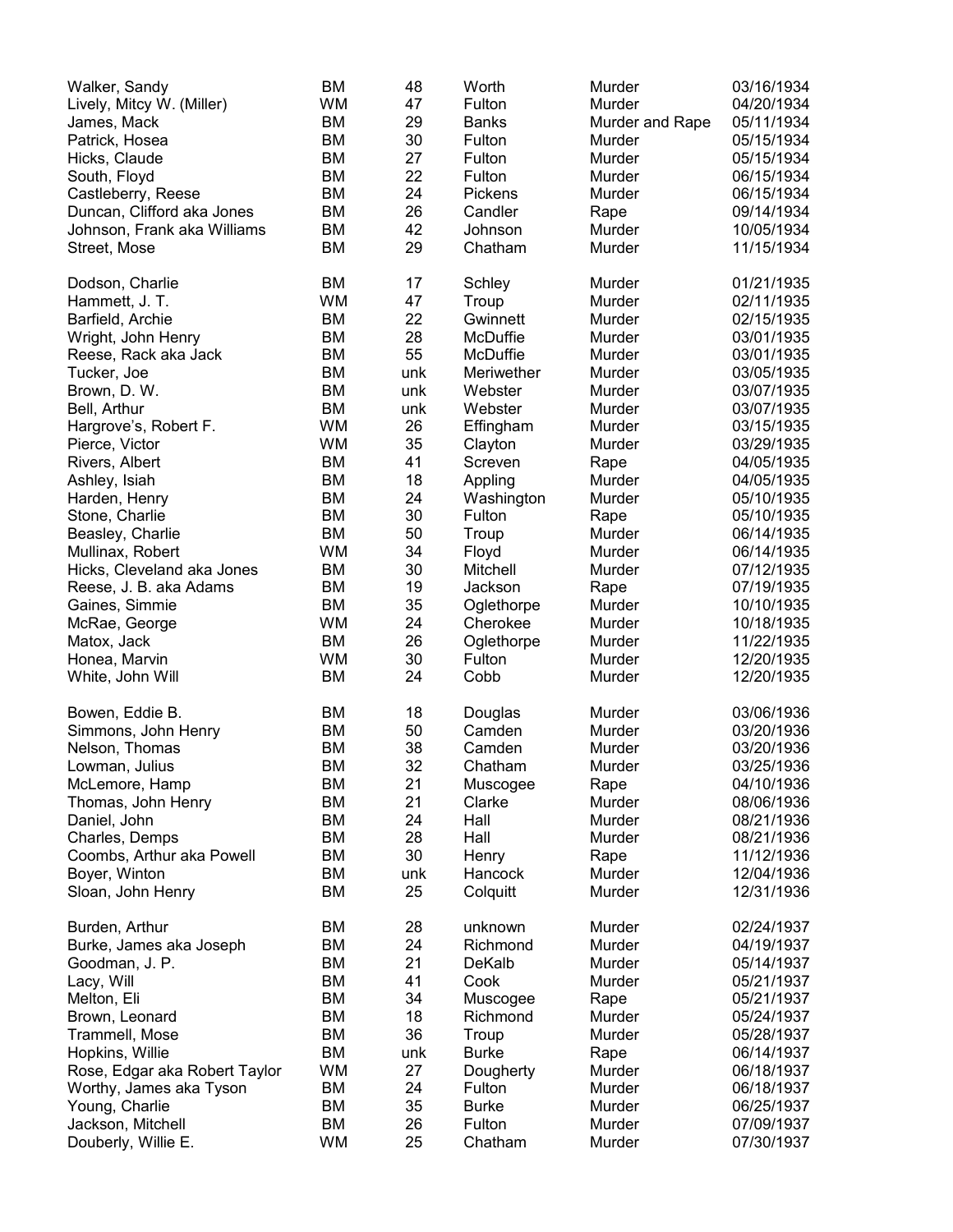| Ward, Lawrence              | <b>WM</b> | unk | <b>Jeff Davis</b> | Murder           | 08/13/1937 |
|-----------------------------|-----------|-----|-------------------|------------------|------------|
| Pinson, Clinton             | <b>BM</b> | 40  | Fulton            | Murder           | 09/29/1937 |
| Daniels, Willie Frank       | BM        | 25  | Clarke            | Murder           | 12/27/1937 |
|                             |           |     |                   |                  |            |
| Haywood, Archie             | <b>BM</b> | 37  | Worth             | Murder           | 05/06/1938 |
| Thomas, George              | BM        | 21  | Fulton            | Murder           | 05/13/1938 |
| Roxier, Leavy L.            | <b>WM</b> | 38  | Ware              | Rape             | 06/17/1938 |
| Benton, Ralph               | <b>BM</b> | 40  | Fulton            | Murder           | 10/28/1938 |
|                             |           |     |                   |                  |            |
| Melton, Walter aka Roberson | <b>BM</b> | 31  | Charlton          | Murder           | 10/18/1938 |
| McBride, Isaac              | <b>BM</b> | 31  | Clinch            | Murder           | 11/04/1938 |
| Etheridge, Buck             | <b>BM</b> | 20  | Henry             | Murder           | 11/10/1938 |
| Knight, Frank               | <b>BM</b> | 26  | <b>Bryan</b>      | Rape             | 11/25/1938 |
| Gilbert, George             | <b>BM</b> | 28  | Troup             | Rape             | 11/30/1938 |
| Rucker, Charlie             | <b>BM</b> | 18  | <b>Butts</b>      | Murder           | 12/09/1938 |
| Russel, Willie D.           | <b>BM</b> | 31  | Cobb              | Murder           | 12/09/1938 |
| Carter, Raymond             | BM        | 24  | <b>Butts</b>      | Murder           | 12/09/1938 |
| Perry, Arthur               | <b>BM</b> | 25  | Muscogee          | Murder           | 12/09/1938 |
| Mack, Arthur                | <b>BM</b> | 26  | Muscogee          | Murder           | 12/09/1938 |
| Williams, John Henry        | <b>BM</b> | 21  | <b>Butts</b>      | Murder           | 12/09/1938 |
|                             |           |     |                   |                  |            |
| Wright, Wilson              | BM        | 20  | Chatham           | Murder           | 01/25/1939 |
| Harvey, Floyd Nelson        | <b>WM</b> | 36  | Ware              | Murder           | 06/23/1939 |
|                             |           |     |                   |                  |            |
| Vaughn, J. D.               | <b>BM</b> | 25  | Walton            | Rape             | 07/07/1939 |
| Barker, Arthur E.           | <b>WM</b> | 35  | Gwinnett          | Murder           | 07/26/1939 |
| Hunter, Marion              | <b>BM</b> | 25  | Chatham           | Murder           | 08/04/1939 |
| Sheffield, Clatence         | <b>BM</b> | 36  | Ware              | Murder           | 09/29/1939 |
| Bruno, Sheppard             | BM        | 45  | Dougherty         | Murder           | 11/17/1939 |
| Bivins, James aka Gene      | <b>BM</b> | 19  | Schley            | Murder           | 11/21/1939 |
|                             |           |     |                   |                  |            |
| Fisher, James aka Johnson   | BM        | 27  | Newton            | Murder           | 02/09/1940 |
| Mathis, Joe                 | BM        | 27  | Newton            | Murder           | 02/09/1940 |
| Mims, William L.            | <b>BM</b> | 38  | <b>Bibb</b>       | Murder           | 03/22/1940 |
| Brown, Robert               | <b>BM</b> | 26  | Jefferson         | Murder           | 05/17/1940 |
| Barkley, Curtis             | <b>BM</b> | 34  | Fulton            | Rape             | 08/16/1940 |
| Fields, Oscar               | <b>BM</b> | 24  | Fulton            | Rape             | 08/16/1940 |
| Josey, Charlie aka Snooks   | <b>BM</b> | 20  | Pike              | Murder           | 08/23/1940 |
| Brown, Eddie                | <b>BM</b> | 29  | Lowndes           | Robbery by Force | 08/23/1940 |
| Anderson, Fred              | <b>BM</b> | 19  | Laurens           | Murder           | 10/04/1940 |
| Hicks, Henry William        | <b>BM</b> | 18  | Thomas            | Rape             | 10/18/1940 |
| Sutton, John William        | BM        | 22  | Whitfield         | Murder           | 11/08/1940 |
|                             |           |     |                   |                  |            |
| Lawrence, Buddie aka Andrew | <b>BM</b> | 28  | Bacon             | Murder           | 12/13/1940 |
| Brannon, Robert Lee         | <b>BM</b> | 39  | Floyd             | Murder           | 12/13/1940 |
| Wadell, Jennings            | BM        | 34  | Toombs            | Murder           | 12/27/1940 |
| Watson, Johnnie             | BM        | 33  | Coweta            | Murder           | 01/03/1941 |
|                             |           |     |                   |                  |            |
| Hayes, Eddie Bennie         | BM        | 19  | Coweta            | Murder           | 01/03/1941 |
| <b>Bland, William Henry</b> | <b>BM</b> | 23  | Henry             | Rape             | 05/12/1941 |
| Anderson, Charlie           | <b>BM</b> | 18  | Fulton            | Murder           | 05/23/1941 |
| Jenkins, Willie             | <b>BM</b> | 23  | Fulton            | Murder           | 05/23/1941 |
| Alford, Albert              | <b>BM</b> | 32  | Hart              | Rape             | 10/10/1941 |
|                             |           |     |                   |                  |            |
| Shivers, James              | BM        | 38  | Fayette           | Rape             | 01/30/1942 |
| Strickland, Charlie         | BM        | 25  | Terrell           | Murder           | 01/31/1942 |
| Morton, Edward Leroy        | BM        | 28  | Jefferson         | Murder           | 02/06/1942 |
| Miller, John                | BM        | 35  | DeKalb            | Rape             | 03/06/1942 |
| Cone, Howard P.             | <b>WM</b> | 24  | Thomas            | Murder           | 03/11/1942 |
| Williams, Norman            | <b>WM</b> | 28  | Elbert            | Murder           | 05/15/1942 |
| Moore, Dock                 | BM        | 25  | Fulton            | Murder           | 07/02/1942 |
| Mosley, S. T.               | <b>BM</b> | 23  | Taylor            | Murder           | 07/10/1942 |
| Martin, Charles E.          | <b>WM</b> | 24  | DeKalb            | Murder           | 10/16/1942 |
|                             |           |     |                   |                  |            |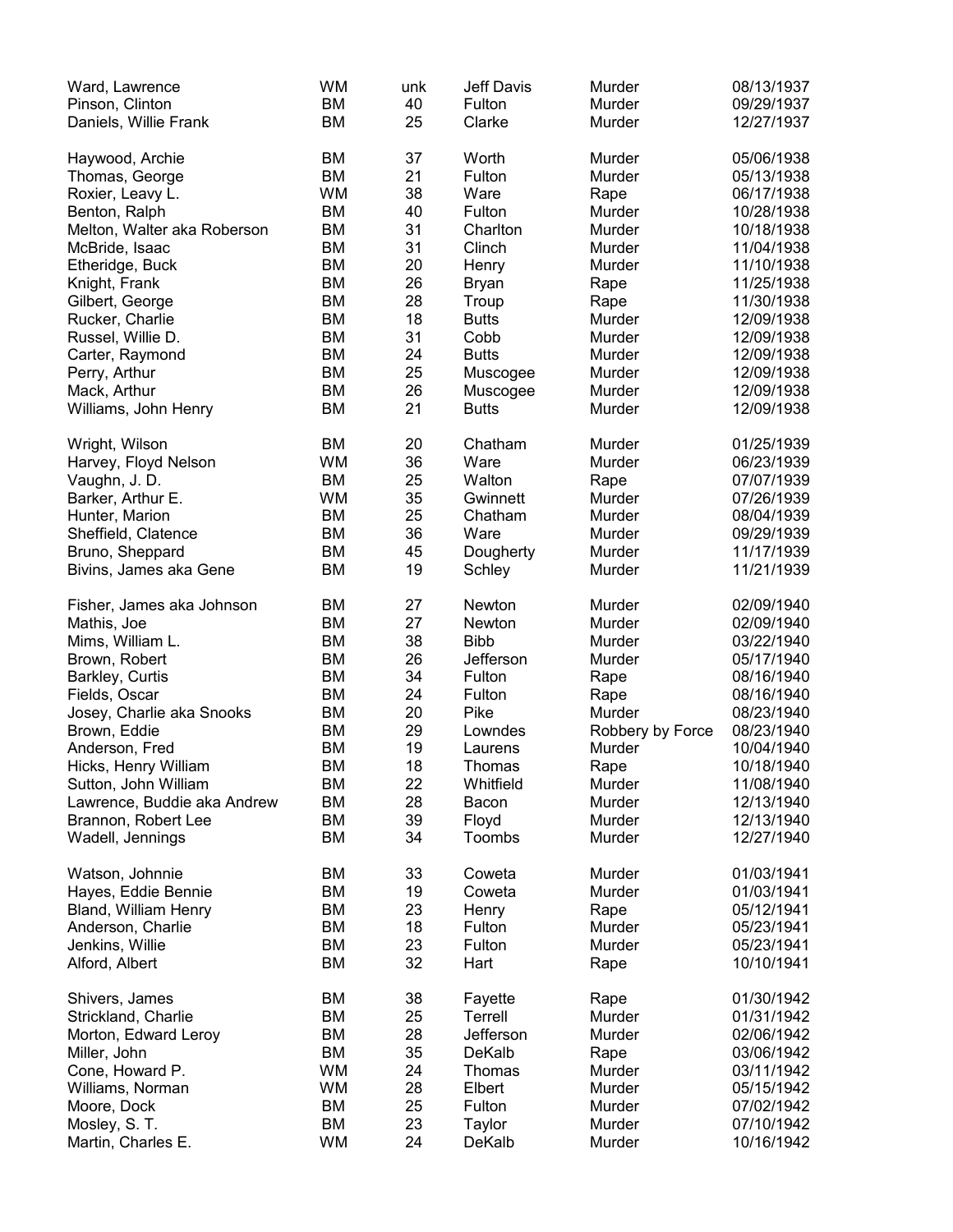| Shaw, Buster         | <b>BM</b> | 20 | <b>Brantley</b> | Murder           | 10/16/1942 |
|----------------------|-----------|----|-----------------|------------------|------------|
| Lewis, Y. Z.         | <b>BM</b> | 26 | Thomas          | Murder           | 11/26/1942 |
|                      |           |    |                 |                  |            |
| Dowdell, Raymond     | <b>BM</b> | 31 | Muscogee        | Murder           | 01/15/1943 |
| Smith, Richard       | BM        | 21 | Fulton          | Murder           | 02/04/1943 |
| Coates, Charles      | <b>WM</b> | 29 | Catoosa         | Murder           | 03/12/1943 |
| Wilcoxson, Lewis     | BM        | 20 | Cobb            | Rape             | 03/26/1943 |
| Palmer, Joel Luther  | <b>WM</b> | 30 | Tift            | Murder           | 05/28/1943 |
|                      | <b>BM</b> | 17 |                 |                  | 05/28/1943 |
| Franklin, Bernice    |           |    | Wayne           | Rape             |            |
| Sims, Mose           | <b>BM</b> | 23 | Fulton          | Rape             | 06/10/1943 |
| Reed, Edmond         | <b>BM</b> | 26 | <b>Bibb</b>     | Murder           | 07/19/1943 |
| Johnson, Adel        | <b>BM</b> | 21 | Fulton          | Rape             | 08/10/1943 |
| Pittman, Eugene      | <b>BM</b> | 28 | Polk            | Murder           | 08/20/1943 |
| Hancock, Marlin      | <b>WM</b> | 43 | Paulding        | Murder           | 08/20/1943 |
| Russell, John Thomas | <b>BM</b> | 27 | Fulton          | Murder           | 08/20/1943 |
| Sexton, Charlie      | <b>BM</b> | 16 | Paulding        | Murder           | 08/20/1943 |
| Hodo, Serina         | <b>BM</b> | 23 | Meriwether      | Murder           | 09/24/1943 |
| Mathis, Tommie Lee   | <b>BM</b> | 23 | Spalding        | Murder           | 10/22/1943 |
| Williams, Robert     | <b>BM</b> | 20 | Laurens         | Murder           | 10/23/1943 |
| Ellison, S. A.       | <b>BM</b> | 17 | Meriwether      | Murder           | 12/11/1943 |
| Johnson, H. T.       | <b>BM</b> | 22 | Henry           | Murder           | 12/31/1943 |
|                      |           |    |                 |                  |            |
| Hubbard, Willie      | <b>BM</b> | 28 | <b>Bibb</b>     | Rape             | 01/05/1944 |
| Irwin, Isaac         | <b>BM</b> | 28 | <b>Bibb</b>     | Murder           | 01/07/1944 |
| Hicks, Willie        | <b>BM</b> | 18 | Fulton          | Rape             | 02/03/1944 |
| Lee, Marvin Lewis    | <b>BM</b> | 22 | Fulton          | Rape             | 03/07/1944 |
| Hooten, Rock         | <b>BM</b> | 24 | Taylor          | Murder           | 03/17/1944 |
| Rozier, Herbert      | BM        | 72 | Laurens         | Murder           | 04/07/1944 |
| Walker, Robert       | <b>BM</b> | 26 | <b>Bibb</b>     | Rape             | 04/28/1944 |
| Reed, Oscar          | <b>BM</b> | 26 | <b>Bibb</b>     | Murder           | 04/28/1944 |
|                      |           |    |                 |                  |            |
| Ellison, Grady       | <b>BM</b> | 36 | <b>Burke</b>    | Murder           | 05/25/1944 |
| Stroup, William B.   | <b>WM</b> | 41 | Fulton          | Rape             | 07/28/1944 |
|                      |           |    |                 |                  |            |
| Glass, Henry         | <b>BM</b> | 21 | Fulton          | Murder           | 01/19/1945 |
| Tye, Jimmie Lee      | <b>BM</b> | 22 | Fulton          | Murder           | 01/19/1945 |
| Jackson, Willie      | <b>BM</b> | 28 | Fulton          | Rape             | 03/02/1945 |
| Fowler, Walter       | <b>WM</b> | 22 | Forsyth         | Murder           | 03/02/1945 |
| Baker, Lena          | <b>BF</b> | 44 | Randolph        | Murder           | 03/05/1945 |
| Johnson, L. C.       | <b>BM</b> | 19 | Newton          | Murder           | 03/09/1945 |
| Smith, E.V.          | WM        | 39 | Pike            | Murder           | 03/09/1945 |
| Gilbert, Ulysses     | BM        | 24 | Houston         | Murder           | 04/27/1945 |
| Lamar, Nathaniel     | BM        | 21 | <b>Bibb</b>     | Murder           | 05/11/1945 |
| Watkins, David       | <b>BM</b> | 18 | Cobb            | Murder           | 05/11/1945 |
| Green, Edward Lee    | <b>BM</b> | 23 | Houston         | Rape             | 06/01/1945 |
| Green, Jack Roy      | BM        | 40 | Sumter          | Rape             | 06/29/1945 |
| Smithwick, Albert    | <b>WM</b> | 26 | Chatham         | Murder           | 07/28/1945 |
| Gunnells, Robert R.  | <b>WM</b> | 40 | <b>Baldwin</b>  | Murder           | 08/24/1945 |
| Hayes, Henry         | <b>BM</b> | 27 | Fulton          | Robbery by Force | 08/24/1945 |
| Johnson, Charlie     | <b>BM</b> | 27 | Early           | Rape             | 09/21/1945 |
| Collins, Noah        | <b>BM</b> | 29 | Chatham         | Murder           | 11/09/1945 |
| Craiton, Jesse       | <b>BM</b> | 23 | Fulton          | Murder           | 11/09/1945 |
| Taylor, Nathaniel    | BM        | 37 | Laurens         | Murder           | 11/30/1945 |
|                      |           |    |                 |                  |            |
| Daniels, Eddie       | BM        | 34 | Grady           | Murder           | 02/08/1946 |
| Bonner, Isaac        | <b>BM</b> | 19 | <b>Bibb</b>     | Murder           | 03/29/1946 |
|                      |           |    |                 |                  |            |
| Lewis, Leon          | BM        | 26 | Fulton          | Rape             | 03/29/1946 |
| Jones, Willie        | BM        | 28 | Ware            | Murder           | 04/19/1946 |
| Bryant, Early        | BM        | 30 | Fulton          | Rape             | 05/31/1946 |
| Burke, Anderson      | BM        | 28 | Oglethorpe      | Rape             | 07/05/1946 |
| Nappier, Aaron       | <b>BM</b> | 41 | Laurens         | Murder           | 07/19/1946 |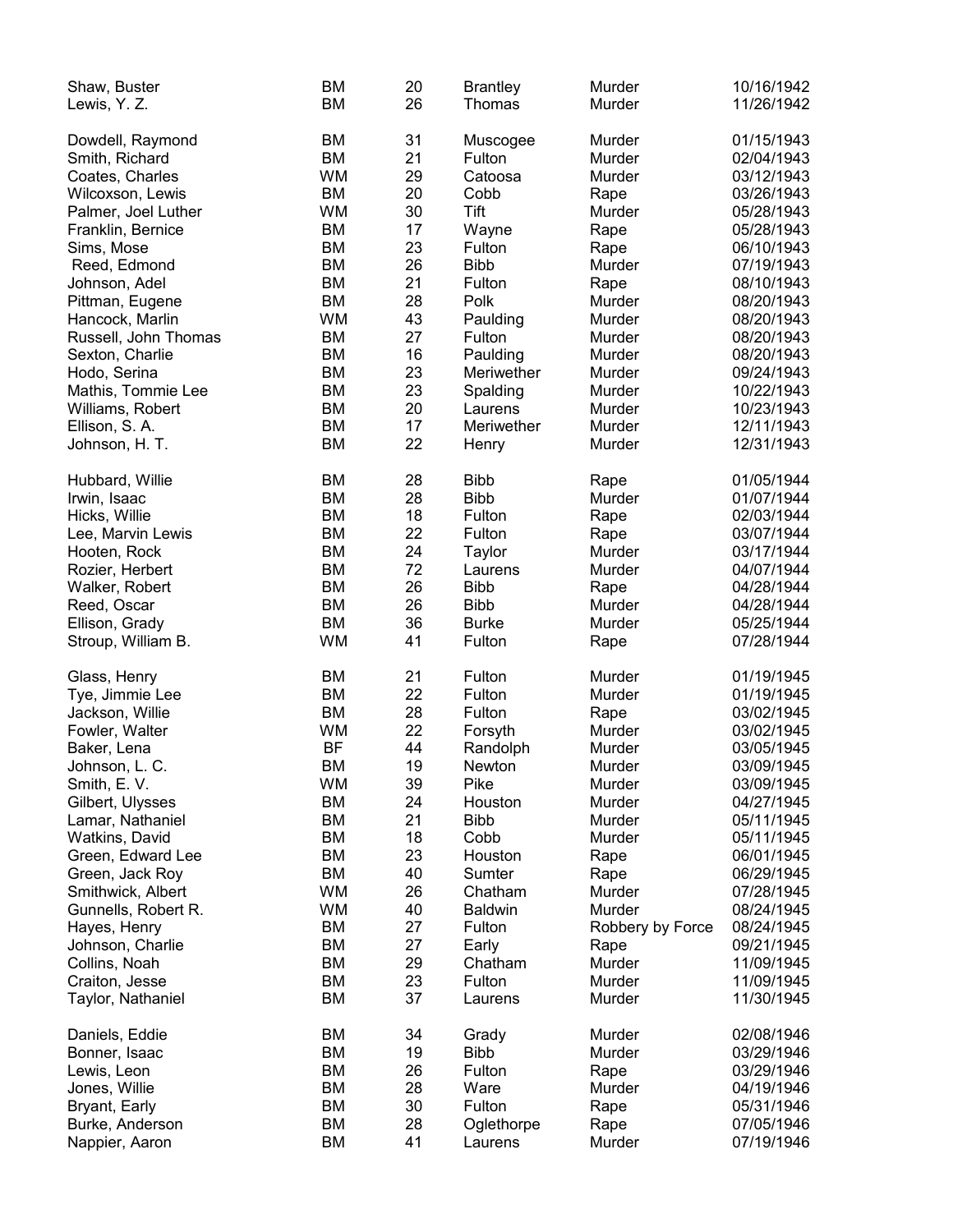| McKethan, Jesse R.                   | <b>WM</b> | 22 | Chatham         | Murder                     | 08/02/1946 |
|--------------------------------------|-----------|----|-----------------|----------------------------|------------|
| Yearwood, Walter Hillman             | <b>WM</b> | 23 | Clarke          | Murder                     | 10/22/1946 |
| Murray, Alton                        | <b>WM</b> | 29 | Candler         | Murder                     | 11/08/1946 |
| Allen, Lee James                     | <b>BM</b> | 16 | Fulton          | Rape                       | 11/15/1946 |
| Burns, Johnnie                       | <b>BM</b> | 22 | Lee             | Murder                     | 11/22/1946 |
| Stevenson, Willie                    | BM        | 17 | Lee             | Murder                     | 11/22/1946 |
| Williams, James Rufus                | <b>BM</b> | 19 | Irwin           | Murder                     | 11/29/1946 |
| Parker, Albert                       | <b>BM</b> | 29 | Cook            | Murder                     | 12/13/1946 |
| Hill, J.C.                           | <b>BM</b> | 19 | Ware            | Murder                     | 12/20/1946 |
|                                      |           |    |                 |                            |            |
| Brown, Arthur, Jr.                   | BM        | 23 | Chatham         | Murder                     | 02/08/1947 |
| Dorsey, Morris                       | <b>BM</b> | 23 | Chatham         | Murder                     | 02/08/1947 |
| Knapp, Homer R.                      | <b>WM</b> | 38 | Chatham         | Murder                     | 04/18/1947 |
| Porter, Lauren                       | BM        | 38 | Oglethorpe      | Murder                     | 04/25/1947 |
| Barnes, Willis                       | <b>WM</b> | 29 | <b>Ben Hill</b> | Murder                     | 04/25/1947 |
| Daniel, Quiller                      | <b>BM</b> | 30 | Franklin        | Murder                     | 05/02/1947 |
| Brown, James                         | <b>BM</b> | 24 | Screven         | Murder                     | 06/17/1947 |
| Reddick, Herbert Lee                 | ВM        | 17 | <b>Bibb</b>     | Murder                     | 06/30/1947 |
| Scott, Ebenezer                      | ВM        | 27 | Chatham         | Murder                     | 08/01/1947 |
| Stanford, Robert Lee                 | BM        | 25 | Richmond        | Murder                     | 08/01/1947 |
| Loughbridge, Terrell                 | <b>WM</b> | 18 | Jefferson       | Murder                     | 08/09/1947 |
| Moore, Roosevelt                     | <b>BM</b> | 26 | <b>Stewart</b>  | Murder                     | 08/15/1947 |
| Owen, Jim                            | <b>BM</b> | 43 | Warren          | Murder                     | 10/06/1947 |
| Ford, Oscar L.                       | BM        | 21 | Dougherty       | Murder                     | 10/10/1947 |
| Bryant, Sweetie, Jr.                 | BM        | 29 | Mitchell        | Murder                     | 10/10/1947 |
| Morakes, Nick                        | <b>WM</b> | 53 | Morgan          | Murder                     | 11/18/1947 |
| Scrutchens, Leroy                    | BM        | 37 | Sumter          | Murder                     | 01/02/1948 |
| Porter, Joe                          | <b>BM</b> | 27 | Sumter          | Murder                     | 01/02/1948 |
| Brown, Eddie, Jr.                    | <b>BM</b> | 23 | Carroll         | Murder                     | 02/13/1948 |
| Torbett, J. W.                       | <b>BM</b> | 37 | Randolph        | Murder                     | 02/16/1948 |
| Mangum, James                        | BM        | 18 | Fulton          | Rape                       | 03/05/1948 |
| Campbell, L. P.                      | <b>BM</b> | 26 | Floyd           | Murder                     | 03/26/1948 |
| Nunn, Red Lamar                      | <b>BM</b> | 43 | Jefferson       | Murder                     | 08/13/1948 |
| Whitt, Sam                           | <b>BM</b> | 22 | Fulton          | Murder                     | 08/16/1948 |
| Davis, William Cular                 | ВM        | 55 | Carroll         | Murder                     | 10/15/1948 |
| Beetlesm, J. B.                      | BM        | 32 | Carroll         | Murder                     | 10/15/1948 |
| Eller, Jewell                        | <b>WM</b> | 21 | Towns           | Murder                     | 11/05/1948 |
| Garrett, Charlie                     | <b>WM</b> | 26 |                 | Murder                     | 11/05/1948 |
|                                      | <b>BM</b> | 25 | Towns           | Murder                     | 11/26/1948 |
| Brown, L. C.                         |           |    | Greene          |                            |            |
| Carroll, Jessie C.                   | <b>WM</b> | 44 | Muscogee        | Murder                     | 04/08/1949 |
| Moore, Junior                        | <b>BM</b> | 25 | <b>Bibb</b>     | Murder                     | 04/20/1949 |
| Persons, Morgan                      | <b>BM</b> | 39 | Worth           | Murder                     | 05/20/1949 |
| Williams, A. C.                      | <b>BM</b> | 33 | Fulton          | Murder                     | 06/01/1949 |
| Dorsey, Andrew                       | <b>BM</b> | 23 | Fulton          | Rape                       | 08/19/1949 |
| Jones, John Albert, Jr.              | <b>BM</b> | 17 | Sumter          | Murder                     | 09/12/1949 |
| Jones, Wilbert Gene                  | ВM        | 18 | Sumter          | Murder                     | 09/12/1949 |
| Brown, Lindsey                       | <b>BM</b> | 26 | <b>Burke</b>    | Murder                     | 12/16/1949 |
| Houser, Eddie, Jr.                   | BM        | 22 | Peach           | Murder                     | 01/27/1950 |
| Wyatt, Jessie                        | <b>BM</b> | 39 | DeKalb          | Murder                     | 04/21/1950 |
| Carrigan, John Patrick               | <b>WM</b> | 29 | Fulton          | Murder                     | 04/28/1950 |
| Bryan, Robert Frank                  | BM        | 19 | Chatham         | Murder                     | 05/26/1950 |
| Cade, Charlie L.                     | <b>BM</b> | 20 | Richmond        | Murder                     | 08/18/1950 |
| Mats, Lincoln                        | <b>BM</b> | 24 | Richmond        | Murder                     | 08/18/1950 |
| Wynn, Curtis Jr.                     | <b>BM</b> | 20 | Richmond        | Murder                     | 08/18/1950 |
|                                      | <b>BM</b> | 30 | Richmond        | Murder                     | 09/29/1950 |
| McKay, George<br>Gardner, Jimmie Lee | <b>BM</b> | 27 |                 |                            | 10/28/1950 |
| Wallace, John                        | <b>WM</b> | 54 | Clay<br>Coweta  | Robbery by Force<br>Murder | 11/03/1950 |
|                                      |           |    |                 |                            |            |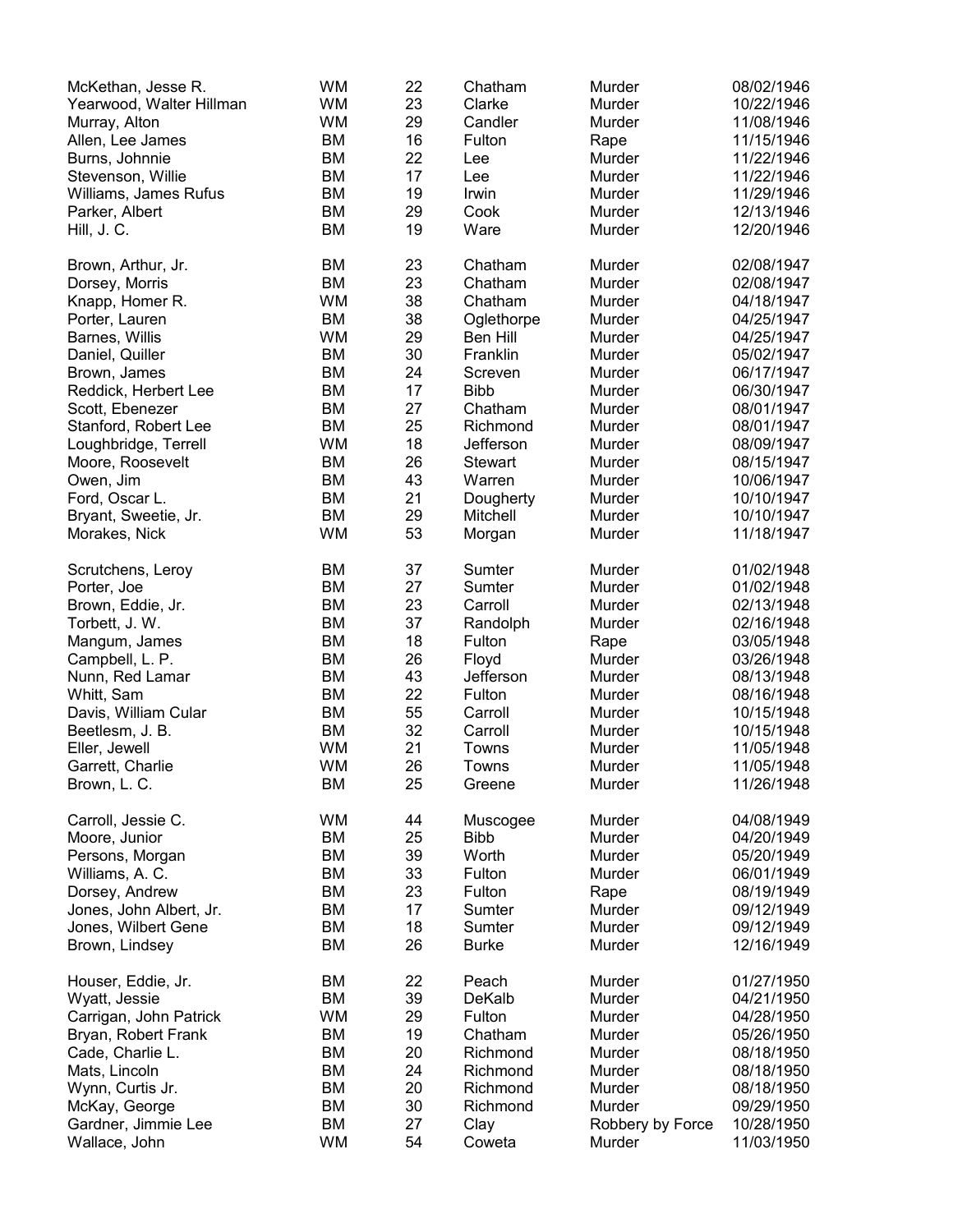| Richardson, Jimmie<br>Lynch, Thomas<br>Kersey, George | <b>WM</b><br><b>WM</b><br><b>WM</b> | 47<br>31<br>27 | Crisp<br>Chatham<br>Chatham | Murder<br>Murder<br>Murder | 11/03/1950<br>11/21/1950<br>11/21/1950 |
|-------------------------------------------------------|-------------------------------------|----------------|-----------------------------|----------------------------|----------------------------------------|
| Harris, Willie B.                                     | <b>BM</b>                           | 47             | Worth                       | Murder                     | 03/02/1951                             |
| Williams, Jimmy C.                                    | <b>BM</b>                           | 28             | Clinch                      | Rape                       | 05/25/1951                             |
|                                                       |                                     |                |                             |                            |                                        |
| Solesbee, George W.                                   | <b>WM</b>                           | 26             | Clinch                      | Murder                     | 07/27/1951                             |
| McLendon, E.B., Jr.                                   | <b>WM</b>                           | 37             | Richmond                    | Murder                     | 10/05/1951                             |
| Ballard, Willie Ford                                  | <b>BM</b>                           | 19             | Gwinnett                    | Rape                       | 11/02/1951                             |
| Parks, Jim                                            | <b>BM</b>                           | 45             | Pike                        | Murder                     | 12/14/1951                             |
| McBurnett, Vester                                     | <b>WM</b>                           | 43             | Floyd                       | Murder                     | 12/17/1951                             |
| Brock, Henry                                          | <b>WM</b>                           | 39             | Floyd                       | Murder                     | 02/21/1952                             |
| Almond, Homer                                         | <b>BM</b>                           | 48             | DeKalb                      | Murder                     | 03/01/1952                             |
| Williams, Clifton                                     | <b>BM</b>                           | 30             | Richmond                    | Murder                     | 03/14/1952                             |
| Reese, Pat                                            | <b>WM</b>                           | 33             | White                       | Murder                     | 04/04/1952                             |
| Griffin, Eli                                          | <b>BM</b>                           | 42             | Putman                      | Murder                     | 04/17/1952                             |
| Darden, Arthur                                        | BM                                  | 22             |                             | Murder                     | 04/25/1952                             |
|                                                       |                                     |                | Grady                       |                            |                                        |
| Wise, Napoleon                                        | <b>BM</b>                           | 20             | Emanuel                     | Murder                     | 06/06/1952                             |
| Blackstone, James, Jr.                                | <b>BM</b>                           | 30             | Coffee                      | Murder                     | 07/25/1952                             |
| Thornton, John Henry                                  | <b>BM</b>                           | 24             | Fulton                      | Murder                     | 07/11/1952                             |
| Johnson, Horace                                       | <b>BM</b>                           | 29             | Jones                       | Murder                     | 10/07/1952                             |
| Savage, Henry                                         | <b>BM</b>                           | 35             | Chatham                     | Murder                     | 11/21/1952                             |
| Pickney, Abraham                                      | <b>BM</b>                           | 67             | <b>Berrien</b>              | Murder                     | 02/27/1953                             |
| Starr, Jesse                                          | <b>BM</b>                           | 26             | Floyd                       | Rape                       | 04/16/1953                             |
| Patrick, Amos                                         | <b>BM</b>                           | 34             | Clarke                      | Murder                     | 05/08/1953                             |
| Strickland, Robert                                    | <b>WM</b>                           | 20             | Chatham                     | Murder                     | 08/24/1953                             |
| Bowens, Samuel                                        | <b>BM</b>                           | 23             | Screven                     | Murder                     | 08/28/1953                             |
| Burgess, Willie                                       | BM                                  | 56             | Chatham                     | Murder                     | 11/14/1953                             |
| Calhoun, Robert E.                                    | <b>BM</b>                           | 31             | Coweta                      | Murder                     | 12/18/1953                             |
| Harris, Isiah                                         | <b>BM</b>                           | 33             | Ware                        | Rape                       | 12/23/1953                             |
| Wright, Paul                                          | <b>BM</b>                           | 19             | Walton                      | Murder                     | 01/22/1954                             |
| Scott, Doyal                                          | <b>WM</b>                           | 30             | Glynn                       | Murder                     | 02/05/1954                             |
|                                                       |                                     | 20             | Cherokee                    |                            |                                        |
| Heard, Lindsey                                        | <b>BM</b>                           |                |                             | Rape                       | 05/25/1954                             |
| Jones, Ozzie                                          | <b>BM</b>                           | 32             | Chatham                     | Rape                       | 06/11/1954                             |
| Miller, Herman Lee                                    | <b>BM</b>                           | 18             | <b>Baldwin</b>              | Rape                       | 06/15/1954                             |
| Jackson, Willie                                       | <b>BM</b>                           | 17             | <b>Baldwin</b>              | Rape                       | 06/15/1954                             |
| Seymore, Sylvester                                    | <b>BM</b>                           | 35             | Richmond                    | Murder                     | 08/06/1954                             |
| Booker, Howard Leroy                                  | BM                                  | 35             | Fulton                      | Robbery by Force           | 09/17/1954                             |
| Simon, Elliott                                        | ВM                                  | 55             | Colquitt                    | Murder                     | 11/05/1954                             |
| Jones, Joe Lee                                        | BM                                  | 17             | Upson                       | Murder                     | 11/19/1954                             |
| King, Charles L.                                      | BM                                  | 19             | Upson                       | Murder                     | 11/19/1954                             |
| Davis, Calvin Eugene                                  | BM                                  | 19             | Schley                      | Murder                     | 11/12/1954                             |
| Morgan, James Willie                                  | <b>WM</b>                           | 18             | Richmond                    | Murder                     | 01/07/1955                             |
| Jackson, Howard                                       | BM                                  | 44             | Coweta                      | Murder                     | 04/15/1955                             |
| Williams, Tom                                         | BM                                  | 53             | Colquitt                    | Murder                     | 04/15/1955                             |
| Fuller, Sylvester                                     | BM                                  | 25             | Calhoun                     | Robbery by Force           | 06/17/1955                             |
|                                                       |                                     |                |                             |                            |                                        |
| Philpot, Walter                                       | ВM                                  | 39             | Muscogee                    | Murder                     | 01/27/1956                             |
| Williams, Aubrey                                      | ВM                                  | 29             | Fulton                      | Murder                     | 03/30/1956                             |
| Cochran, William Grady                                | <b>WM</b>                           | 37             | Bartow                      | Murder                     | 04/13/1956                             |
| Turner, James                                         | <b>BM</b>                           | 27             | Calhoun                     | Murder                     | 06/08/1956                             |
| Mosley, Frederick                                     | ВM                                  | 25             | Fulton                      | Rape                       | 06/29/1956                             |
| Cooper, Paul                                          | BM                                  | 48             | Worth                       | Murder                     | 09/21/1956                             |
| Reese, Amos<br>Corbin, John F.                        | BM<br><b>WM</b>                     | 25<br>32       | Cobb<br>Fulton              | Rape<br>Murder             | 01/04/1957<br>02/08/1957               |
|                                                       |                                     |                |                             |                            |                                        |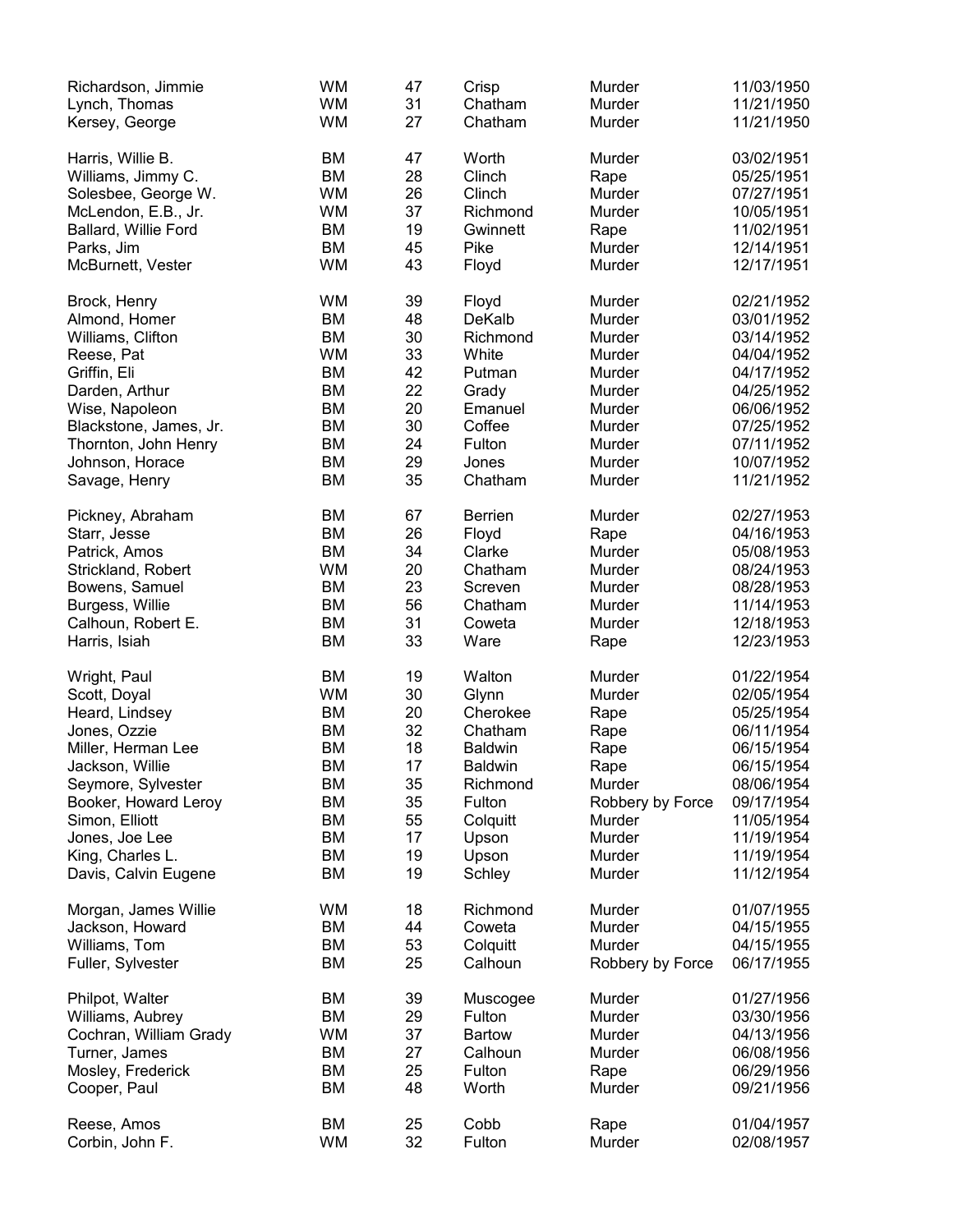| Fields, Jennings Edward       | <b>WM</b> | 32 | DeKalb         | Murder           | 03/05/1957 |
|-------------------------------|-----------|----|----------------|------------------|------------|
| Newberry, John                | <b>WM</b> | 47 | Miller         | Murder           | 03/08/1957 |
| Domingo, Leon I.              | BM        | 23 | Muscogee       | Murder           | 03/15/1957 |
| Styles, Isaac (Isaiah)        | <b>BM</b> | 34 | <b>Burke</b>   | Murder           | 03/15/1957 |
| Coleman, Don Mitchell         | <b>BM</b> | 18 | Fulton         | Murder           | 03/19/1957 |
| Toler, James                  | <b>BM</b> | 39 | Fulton         | Murder           | 03/19/1957 |
| Elder, Robert Lee             | <b>BM</b> | 37 | Fulton         | Murder           | 03/19/1957 |
| Hill, Harold Harrison         | <b>WM</b> | 25 | Richmond       | Murder           | 03/25/1957 |
|                               | BM        | 29 | Fulton         |                  | 07/26/1957 |
| Justice, Grady                |           |    |                | Rape             |            |
| Mullins, Fred G.              | <b>BM</b> | 41 | Harris         | Murder           | 09/06/1957 |
| DuPree, Lem                   | <b>BM</b> | 59 | Laurens        | Murder           | 09/16/1957 |
| White, John Henry             | <b>BM</b> | 26 | <b>Berrien</b> | Rape             | 10/04/1957 |
| Smith, Edward Samuel          | <b>BM</b> | 23 | Richmond       | Rape             | 01/17/1958 |
| Golden, William               | <b>BM</b> | 23 | Chatham        | Murder           | 04/18/1958 |
| Curry, Albert                 | <b>BM</b> | 26 | Harris         | Murder           | 09/19/1958 |
| Dobbs, Leroy                  | <b>BM</b> | 36 | Cobb           | Rape             | 11/07/1958 |
| Adams, Otha A.                | <b>WM</b> | 54 | Colquitt       | Murder           | 11/14/1958 |
|                               | <b>BM</b> | 20 | Fulton         |                  |            |
| Woods, Henry R.               |           |    |                | Murder           | 12/19/1958 |
| Murray, J.C.                  | <b>BM</b> | 54 | <b>Bryan</b>   | Murder           | 02/06/1959 |
| Hill, Frank Junior            | <b>BM</b> | 36 | Dougherty      | Murder           | 06/05/1959 |
| Charlton, William             | <b>BM</b> | 23 | Chatham        | Murder           | 08/07/1959 |
| Wilson, Eddie                 | <b>BM</b> | 37 | Fulton         | Murder           | 12/18/1959 |
|                               |           |    |                |                  |            |
| Bunkley, Homer                | <b>BM</b> | 26 | Talbot         | Robbery by Force | 01/15/1960 |
| Albert, Ernest                | <b>WM</b> | 34 | Columbia       | Murder           | 03/04/1960 |
| Wilson, Frank                 | <b>BM</b> | 54 | Warren         | Murder           | 06/10/1960 |
| Davis, Herring                | <b>BM</b> | 40 | Meriwether     | Murder           | 06/24/1960 |
| Johnson, Nathaniel            | <b>BM</b> | 25 | Richmond       | Rape             | 07/01/1960 |
| Wimis, Oscar James            | <b>BM</b> | 44 | Fulton         | Murder           | 11/21/1960 |
| Mullins, Roy Lee              | <b>WM</b> | 24 | Fannin         | Murder           | 01/20/1961 |
| Johnson, Thurmond             | <b>BM</b> | 26 | Richmond       | Murder           | 03/24/1961 |
|                               | <b>BM</b> | 21 |                |                  |            |
| Watt, George                  |           |    | Muscogee       | Rape             | 08/11/1961 |
| Smith, Sammie Lee             | <b>BM</b> | 27 | Houston        | Murder           | 11/14/1962 |
| Jones, Orelander              | <b>WM</b> | 19 | Jasper         | Murder           | 10/04/1963 |
| Chandler, Ollie               | <b>BM</b> | 18 | Lowndes        | Murder           | 10/18/1963 |
| Pugh, J.W.                    | <b>BM</b> | 35 | Dekalb         | Murder           | 01/14/1964 |
|                               |           |    |                |                  |            |
| Dye, Bernard                  | <b>BM</b> | 34 | McDuffie       | Murder           | 10/16/1964 |
| Smith, John Eldon             | <b>WM</b> | 53 | <b>Bibb</b>    | Murder           | 12/15/1983 |
| Stanley, Ivon Ray             | <b>BM</b> | 28 | Decatur        | Murder           | 07/12/1984 |
| Stephens, Alpha Otis O'Daniel | <b>BM</b> | 38 | Bleckley       | Murder           | 12/12/1984 |
|                               |           |    |                |                  |            |
| Green, Roosevelt              | BM        | 28 | Monroe         | Murder           | 01/09/1985 |
| Solomon, Van Roosevelt        | BM        | 41 | Cobb           | Murder           | 02/20/1985 |
| Young, John                   | <b>BM</b> | 28 | <b>Bibb</b>    | Murder           | 03/20/1985 |
| Bowden, Jerome                | <b>BM</b> | 33 | Muscogee       | Murder           | 06/24/1986 |
| Mulligan, Joseph              | <b>BM</b> | 35 | Muscogee       | Murder           | 05/15/1987 |
| Tucker, Richard               | BM        | 44 | <b>Bibb</b>    | Murder           | 05/22/1987 |
| Tucker, William Boyd          | <b>WM</b> | 31 | Muscogee       | Murder           | 05/29/1987 |
| Mitchell, William Billy       | <b>BM</b> | 35 | Worth          | Murder           | 09/02/1987 |
|                               |           | 34 | Fulton         |                  | 09/21/1987 |
| McCorquodale, Timothy W.      | <b>WM</b> |    |                | Murder           |            |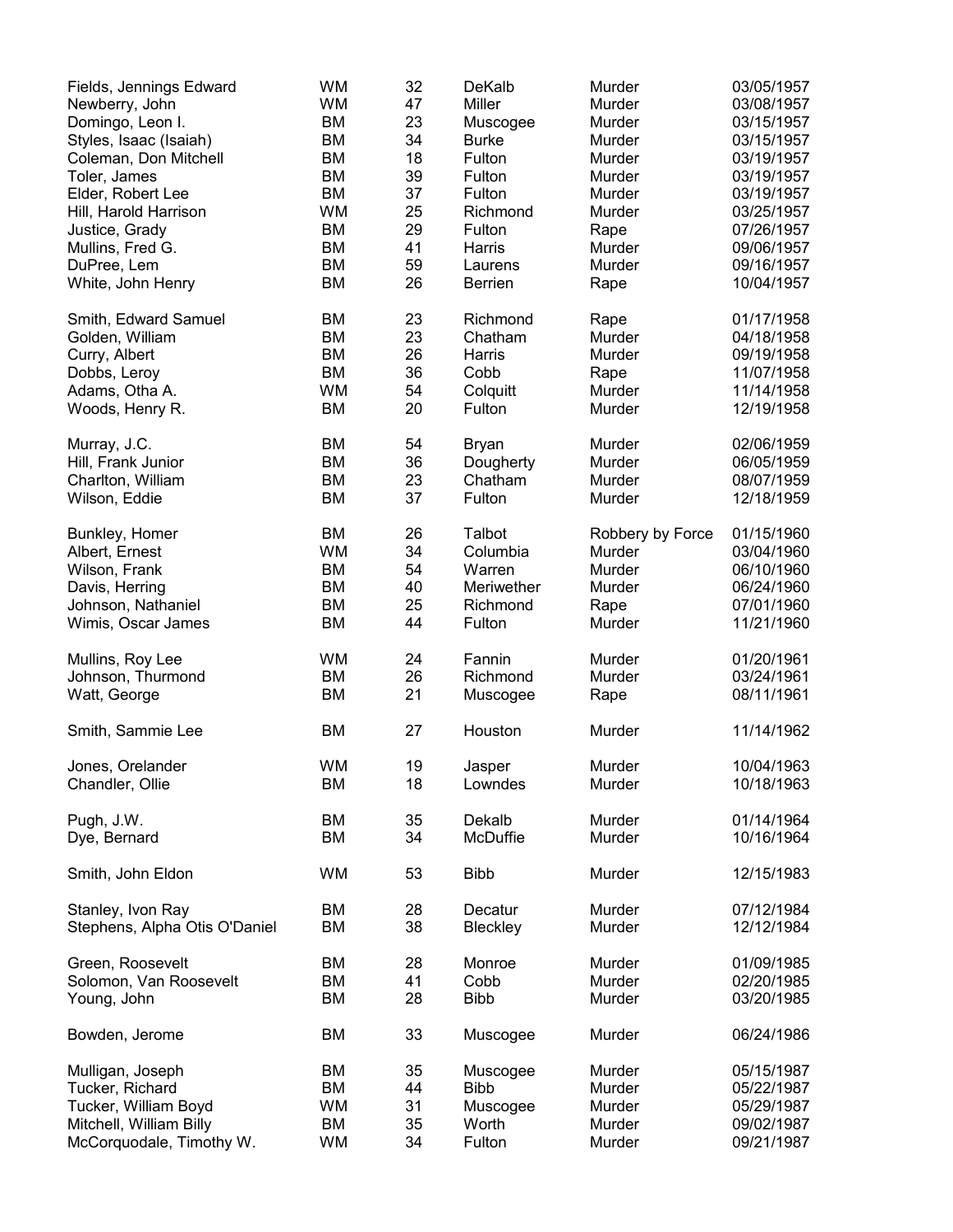| Messer, James E.           | <b>WM</b> | 34 | Polk           | Murder | 07/28/1988 |
|----------------------------|-----------|----|----------------|--------|------------|
| Willis, Henry III          | <b>BM</b> | 34 | Bleckley       | Murder | 05/18/1989 |
| McClesky, Warren           | <b>BM</b> | 46 | Fulton         | Murder | 09/26/1991 |
| Stevens, Thomas D.         | <b>WM</b> | 36 | Wayne          | Murder | 06/29/1993 |
| Burger, Christopher        | <b>WM</b> | 33 | Wayne          | Murder | 12/08/1993 |
| Hance, William Henry       | <b>BM</b> | 42 | Muscogee       | Murder | 03/31/1994 |
| Ingram, Nicholas Lee       | <b>WM</b> | 31 | Cobb           | Murder | 04/07/1995 |
| Devier, Darrell Gene       | <b>WM</b> | 39 | Floyd          | Murder | 05/17/1995 |
| Lonchar, Larry Grant       | <b>WM</b> | 45 | Dekalb         | Murder | 11/14/1996 |
| Felker, Ellis              | <b>WM</b> | 48 | Houston        | Murder | 11/15/1996 |
| Cargill, David Loomis      | <b>WM</b> | 39 | Muscogee       | Murder | 06/09/1998 |
| Mincey, Terry              | <b>WM</b> | 41 | <b>Bibb</b>    | Murder | 10/25/2001 |
| High, Jose M.              | <b>BM</b> | 43 | Taliaferro     | Murder | 11/06/2001 |
| Gilreath, Fred             | <b>WM</b> | 63 | Cobb           | Murder | 11/14/2001 |
| Parker, Byron A.           | <b>WM</b> | 41 | Douglas        | Murder | 12/11/2001 |
| Spivey, Ronald K.          | <b>WM</b> | 63 | Muscogee       | Murder | 01/24/2002 |
| Housel, Tracy Lee          | <b>WM</b> | 43 | Gwinnett       | Murder | 03/12/2002 |
| Fugate, III Wallace        | <b>WM</b> | 52 | Putnam         | Murder | 08/09/2002 |
| Putman, William            | <b>WM</b> | 59 | Cook           | Murder | 11/13/2002 |
| Moon, Larry Eugene         | <b>WM</b> | 55 | Catoosa        | Murder | 03/25/2003 |
| Isaacs, Carl               | <b>WM</b> | 49 | Seminole       | Murder | 05/06/2003 |
| Brown, James W.            | <b>WM</b> | 55 | Gwinnett       | Murder | 11/04/2003 |
| Hicks, Robert Karl         | <b>WM</b> | 47 | Spalding       | Murder | 07/01/2004 |
| Crawford, Eddie A.         | <b>WM</b> | 57 | Spalding       | Murder | 07/19/2004 |
| Carr, Timothy Don          | <b>WM</b> | 34 | Monroe         | Murder | 01/25/2005 |
| Mobley, Stephen A.         | <b>WM</b> | 39 | Hall           | Murder | 03/01/2005 |
| Conklin, Robert Dale       | <b>WM</b> | 44 | Fulton         | Murder | 07/12/2005 |
| Hightower, John Washington | BM        | 63 | Morgan         | Murder | 06/27/2007 |
| Alderman, Jack             | <b>WM</b> | 57 | Chatham        | Murder | 09/06/2008 |
| Osborne, Curtis            | <b>BM</b> | 38 | Spalding       | Murder | 06/04/2008 |
| Lynd, William Earl         | <b>WM</b> | 53 | <b>Berrien</b> | Murder | 05/06/2008 |
| Mize, William              | <b>WM</b> | 53 | Oconee         | Murder | 04/29/2009 |
| Newland, Robert L          | <b>WM</b> | 66 | Glynn          | Murder | 03/10/2009 |
| McClain, Mark              | <b>WM</b> | 42 | Richmond       | Murder | 10/20/2009 |
| Ford, Melbert Jr.          | <b>WM</b> | 50 | Newton         | Murder | 06/09/2010 |
| Rhode, Brandon             | <b>WM</b> | 31 | Jones          | Murder | 09/27/2010 |
| Blankenship, Roy           | <b>WM</b> | 56 | Chatham        | Murder | 06/23/2011 |
| Davis, Troy                | BM        | 43 | Chatham        | Murder | 09/21/2011 |
| DeYoung, Andrew G.         | <b>WM</b> | 37 | Cobb           | Murder | 07/21/2011 |
| Hammond, Emmanuel          | BM        | 46 | Fulton         | Murder | 01/25/2011 |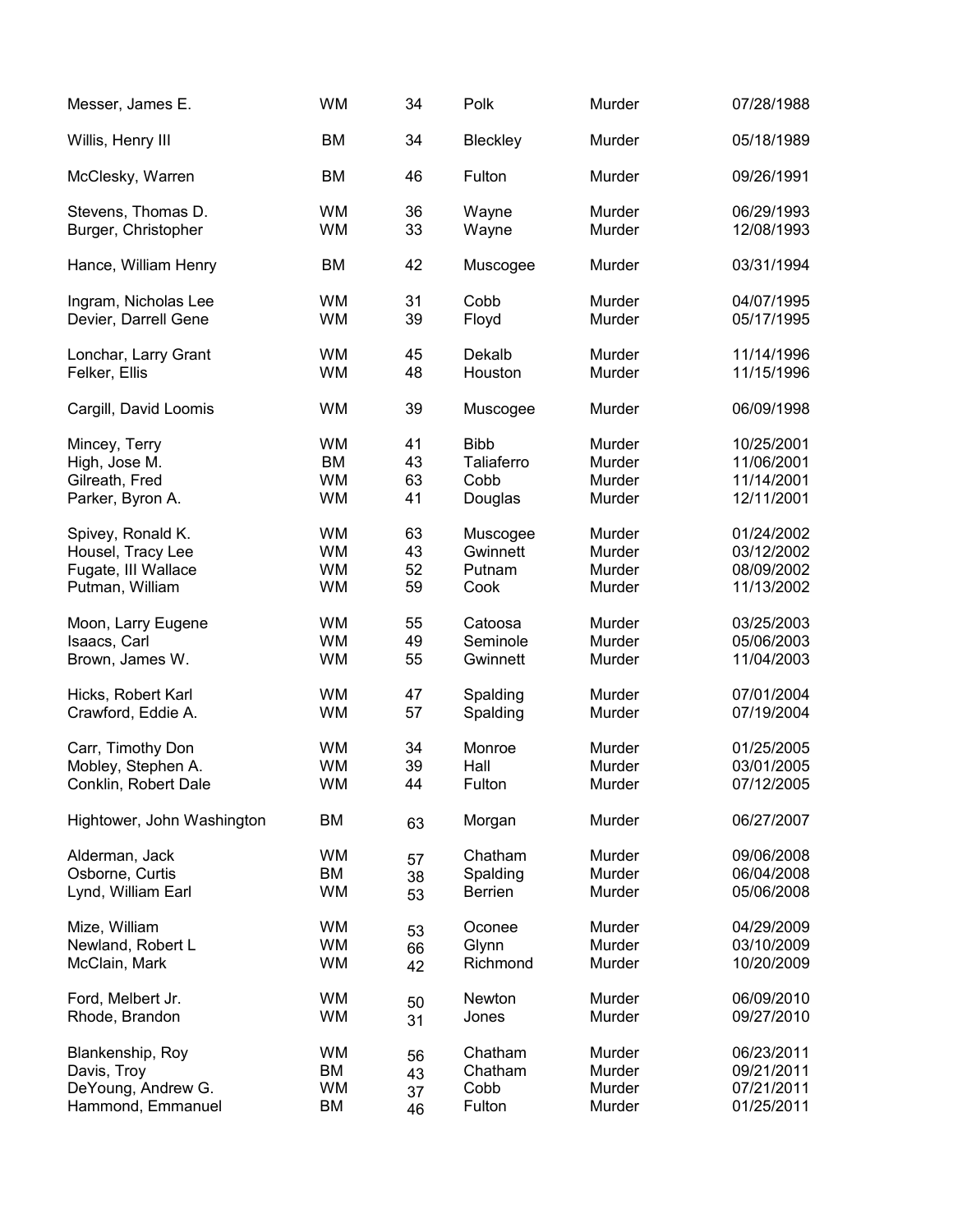| Cook, Andrew A       | W/M | 39 | Monroe         | Murder | 02/21/2013 |
|----------------------|-----|----|----------------|--------|------------|
| Wellons, Marcus      | B/M | 60 | Cobb           | Murder | 06/17/2014 |
| Holsey, Robert Wayne | B/M | 50 | <b>Baldwin</b> | Murder | 12/09/2014 |
| Brannan, Andrew      | W/M | 67 | Laurens        | Murder | 01/13/2015 |
| Hill, Warren Lee     | B/M | 55 | Lee            | Murder | 01/27/2015 |
| Gissendaner, Kelly   | W/F | 47 | Gwinnett       | Murder | 09/29/2015 |
| Johnson, Marcus      | W/M | 50 | Daugherty      | Murder | 11/19/2015 |
| Terrell, Bryan       | B/M | 47 | <b>Newton</b>  | Murder | 12/08/2015 |
| Jones, Brandon       | B/M | 73 | Cobb           | Murder | 02/03/2016 |
| Hittson, Travis      | W/M | 45 | Houston        | Murder | 02/17/2016 |
| Bishop, Joshua       | W/M | 41 | <b>Baldwin</b> | Murder | 03/31/2016 |
| Fults, Kenneth       | B/M | 48 | Spalding       | Murder | 04/12/2016 |
| Lucas, Daniel        | W/M | 38 | Jones          | Murder | 04/27/2016 |
| Conner, John         | W/M | 60 | Dodge          | Murder | 07/15/2016 |
| Lawler, Gregory      | W/M | 64 | Fulton         | Murder | 10/19/2016 |
| Spears, Steven F.    | W/M | 54 | Lumpkin        | Murder | 11/16/2016 |
| Sallie, William      | W/M | 60 | Bacon          | Murder | 12/06/2016 |
| Ledford, J.W. Jr.    | W/M | 46 | Murray         | Murder | 05/17/2017 |